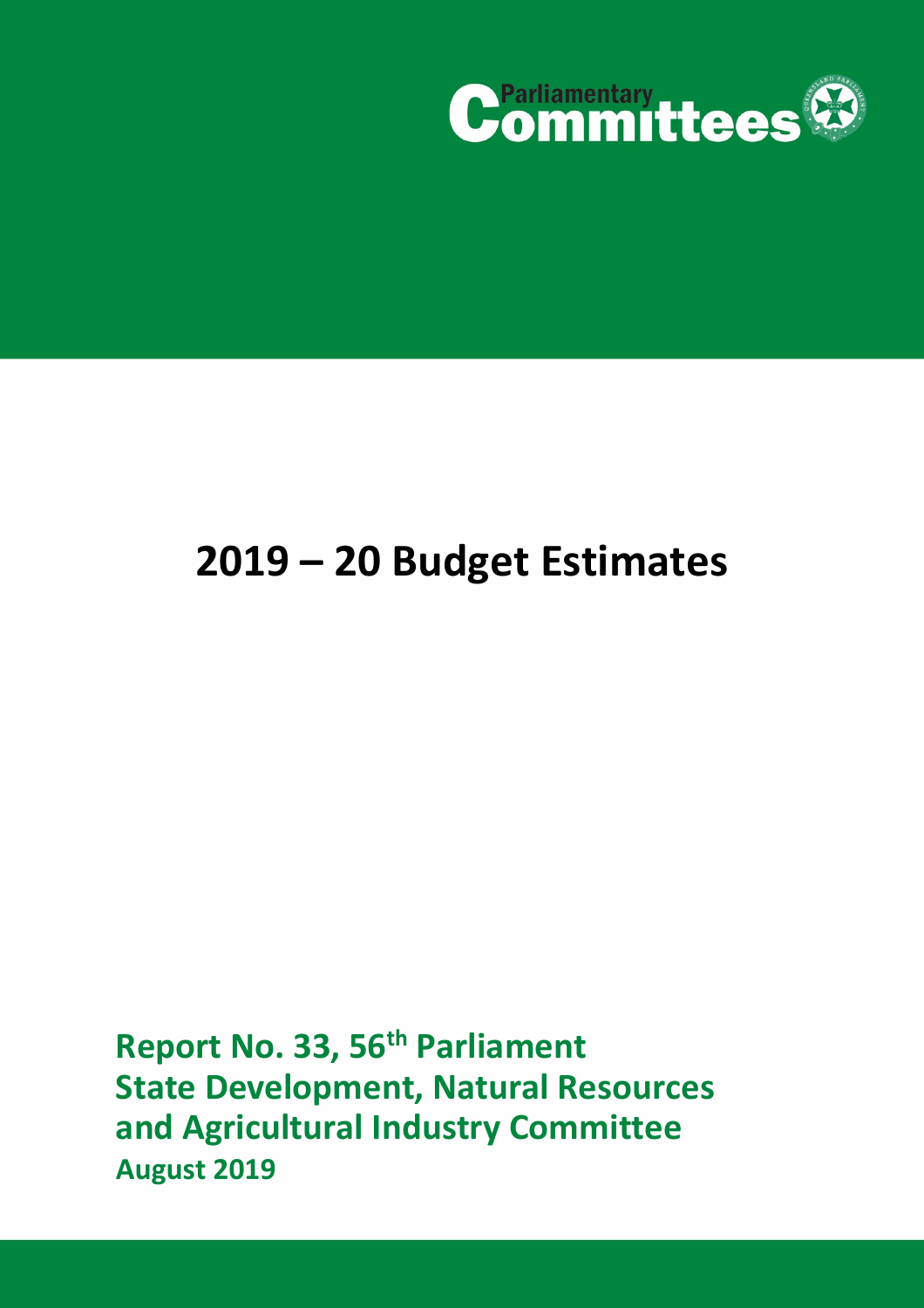# **State Development, Natural Resources and Agricultural Industry Development Committee**

| Chair               | Mr Chris Whiting MP, Member for Bancroft            |  |
|---------------------|-----------------------------------------------------|--|
| <b>Deputy Chair</b> | Mr Pat Weir MP, Member for Condamine                |  |
| <b>Members</b>      | Mr David Batt MP, Member for Bundaberg              |  |
|                     | Mr James (Jim) Madden MP, Member for Ipswich West   |  |
|                     | Mr Brent Mickelberg MP, Member for Buderim          |  |
|                     | Ms Jessica (Jess) Pugh MP, Member for Mount Ommaney |  |

#### **Committee Secretariat**

| <b>Technical Scrutiny</b><br><b>Secretariat</b> | +61 7 3553 6601                |
|-------------------------------------------------|--------------------------------|
| Email                                           | sdnraidc@parliament.gld.gov.au |
| Fax                                             | +61 7 3553 6699                |
| <b>Telephone</b>                                | +61 7 3553 6623                |

#### **Acknowledgements**

The committee acknowledges the assistance provided by the Department of State Development, Manufacturing, Infrastructure and Planning, the Department of Natural Resources, Mines and Energy and the Department of Agricultural Industry Development and Fisheries. The committee acknowledges the assistance provided by the Queensland Parliamentary Service.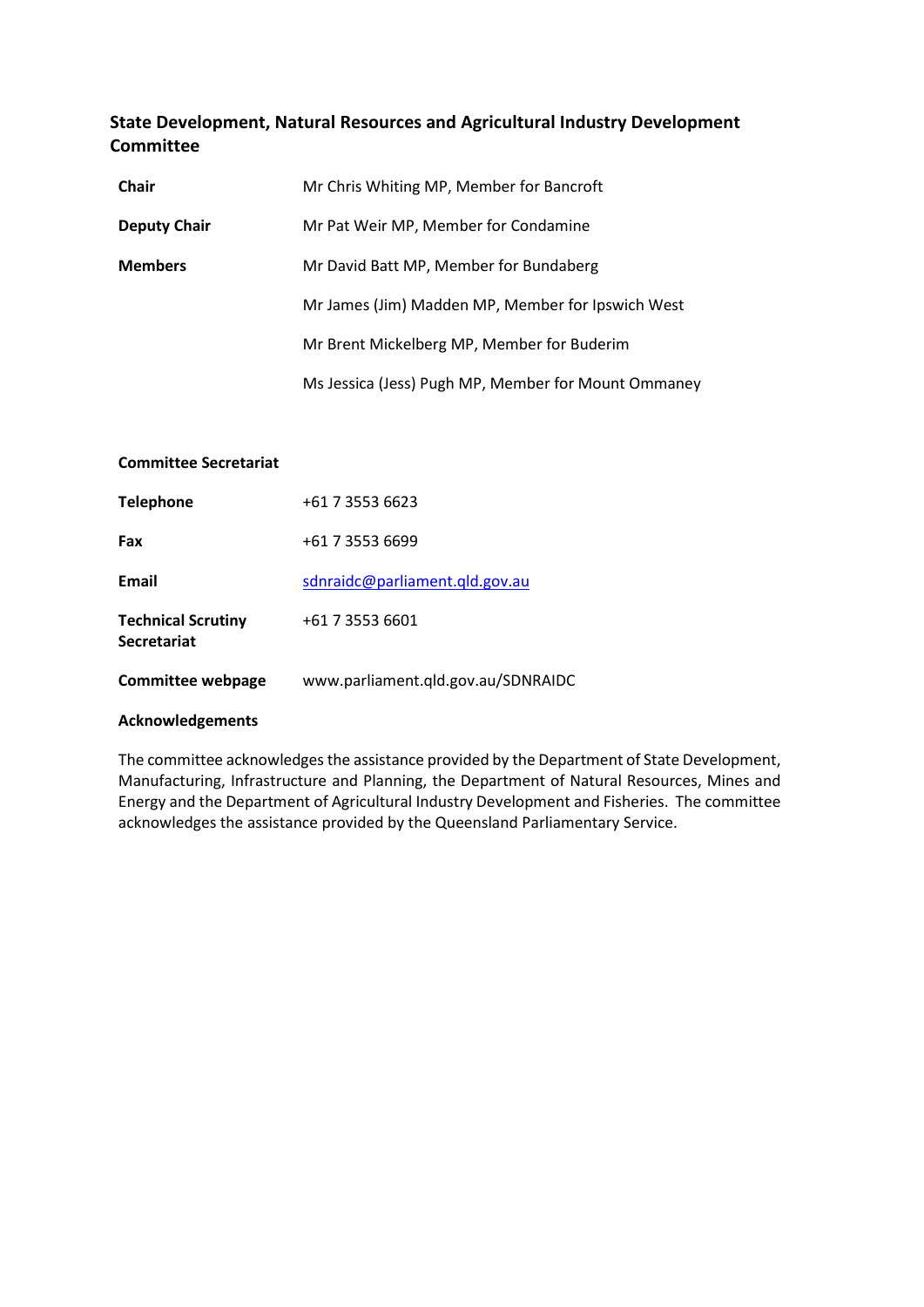# **Contents**

|              | Chair's foreword                |                                                                             | ii             |
|--------------|---------------------------------|-----------------------------------------------------------------------------|----------------|
| 1            | Introduction                    |                                                                             | 1              |
| 1.1          |                                 | Role of the committee                                                       | 1              |
| 1.2          |                                 | Aim of this report                                                          | 1              |
| 1.3          |                                 | Participation by other Members                                              | $\overline{2}$ |
| $\mathbf{2}$ |                                 | Recommendation                                                              | 3              |
| 3            |                                 | Minister for Natural Resources, Mines and Energy                            | 4              |
| 3.1          |                                 | Department of State Natural Resources, Mines and Energy                     | $\overline{4}$ |
|              | 3.1.1                           | <b>Budget highlights</b>                                                    | 4              |
| 3.2          |                                 | Public non-financial corporations                                           | 5              |
|              | 3.2.1                           | <b>CS Energy Limited</b>                                                    | 5              |
|              | 3.2.2                           | <b>Stanwell Corporation Limited</b>                                         | 5              |
|              | 3.2.3                           | <b>Energy Queensland</b>                                                    | 6              |
|              | 3.2.4                           | <b>Powerlink Queensland</b>                                                 | 6              |
|              | 3.2.5                           | <b>CleanCo Queensland Limited</b>                                           | 6              |
|              | 3.2.6                           | SunWater Limited                                                            | 6              |
|              | 3.2.7                           | <b>Gladstone Area Water Board</b>                                           | $\overline{7}$ |
|              | 3.2.8                           | Mount Isa Water Board                                                       | 7              |
|              | 3.2.9                           | Seqwater                                                                    | 7              |
| 3.3          |                                 | Key issues raised at the public hearing                                     | 8              |
| 4            |                                 | Minister for State Development, Manufacturing, Infrastructure and Planning  | 9              |
| 4.1          |                                 | Department of State Development, Manufacturing, Infrastructure and Planning | 9              |
|              | 4.1.1                           | <b>Budget highlights</b>                                                    | 9              |
| 4.2          |                                 | Statutory bodies and commercialised business units                          | 10             |
|              | 4.2.1                           | <b>Building Queensland</b>                                                  | 10             |
|              | 4.2.2                           | <b>Queensland Reconstruction Authority</b>                                  | 11             |
|              | 4.2.3                           | South Bank Corporation                                                      | 12             |
|              | 4.2.4                           | <b>Economic Development Queensland</b>                                      | 13             |
| 4.3          |                                 | Key issues raised at the public hearing                                     | 13             |
| 5            |                                 | Minister for Agricultural Industry Development and Fisheries                | 15             |
| 5.1          |                                 | Department of Agriculture and Fisheries                                     | 15             |
|              | 5.1.1                           | Budget highlights - Agriculture                                             | 15             |
|              | 5.1.2                           | Capital purchases and grants                                                | 16             |
| 5.2          |                                 | <b>Statutory Bodies</b>                                                     | 17             |
|              | 5.2.1                           | Queensland Agricultural Training Colleges                                   | 17             |
|              | 5.2.2                           | Queensland Rural and Industry Development Authority                         | 18             |
| 5.3          |                                 | Key issues raised at the public hearing                                     | 18             |
| 6            | <b>Statement of Reservation</b> |                                                                             | 20             |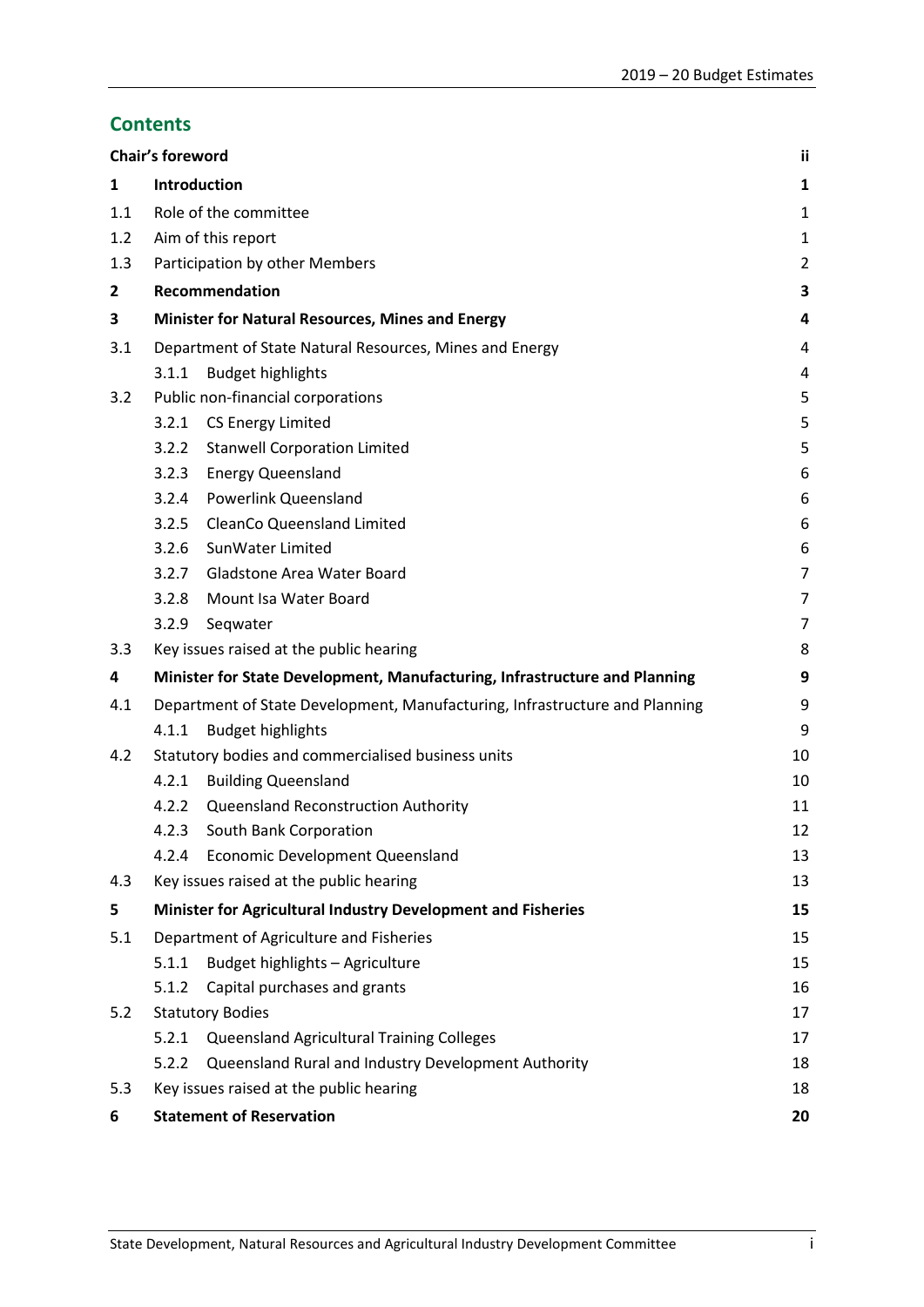# <span id="page-3-0"></span>**Chair's foreword**

This report presents a summary of the committee's examination of the budget estimates for the 2019- 2020 financial year.

Consideration of the budget estimates allows for the public examination of the responsible Ministers and the chief executive officers of agencies within the committee's portfolio areas. This was undertaken through the questions on notice and public hearing process.

The committee has recommended that the proposed expenditure, as detailed in the Appropriation Bill 2019 for the committee's areas of responsibility, be agreed to by the Legislative Assembly without amendment.

On behalf of the committee, I thank the Minister for State Development, Manufacturing, Infrastructure and Planning, the Minister for Natural Resources, Mines and Energy and the Minister for Agricultural Industry Development and Fisheries, and their departmental officers for their co-operation in providing information to the committee throughout this process.

I would also like to thank the members of the committee for their hard work and valuable contribution to the estimates process, and other members whose participation in the hearing provided additional scrutiny of the estimates.

Finally, I thank the committee's secretariat and other Parliamentary Service staff for their assistance throughout the estimates process.

C. Whiting

Chris Whiting MP Chair August 2019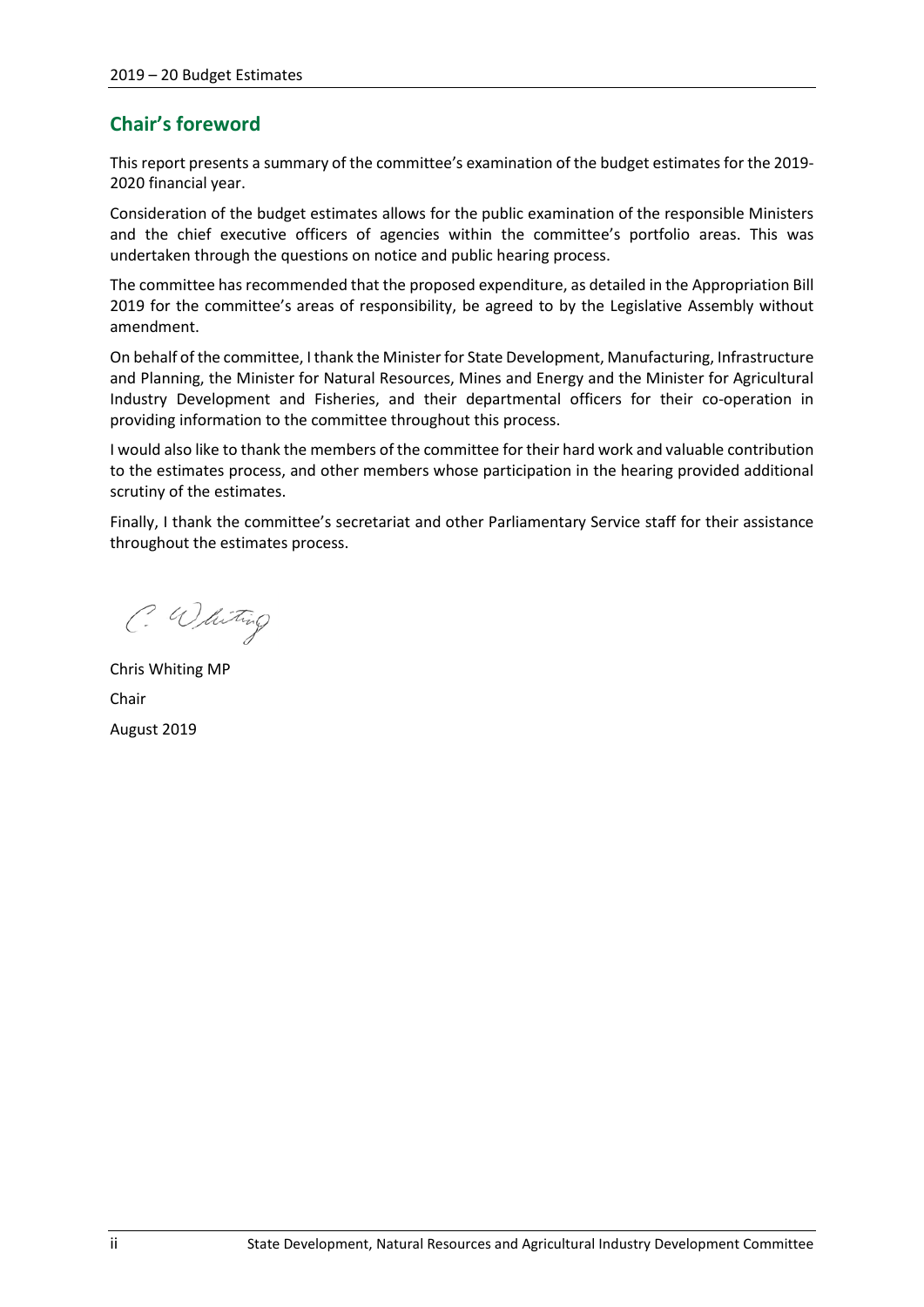# <span id="page-4-0"></span>**1 Introduction**

## <span id="page-4-1"></span>**1.1 Role of the committee**

The State Development, Natural Resources and Agricultural Industry Development Committee (committee) is a portfolio committee of the Legislative Assembly which commenced on 15 February 2018 under the *Parliament of Queensland Act 2001* and the Standing Rules and Orders of the Legislative Assembly.<sup>[1](#page-4-3)</sup>

The committee's areas of portfolio responsibility are:

- State Development, Manufacturing, Infrastructure and Planning
- Natural Resources, Mines and Energy, and
- Agricultural Industry Development and Fisheries.

Section 93(1) of the *Parliament of Queensland Act 2001* provides that a portfolio committee is responsible for examining each bill and item of subordinate legislation in its portfolio areas to consider:

- the policy to be given effect by the legislation
- the application of fundamental legislative principles, and
- for subordinate legislation its lawfulness.

On 11 June 2019, the Appropriation Bill 2019 and the estimates for the committee's area of responsibility were referred to the committee for investigation and report.<sup>[2](#page-4-4)</sup>

On 24 July 2019, the committee conducted a public hearing and took evidence about the proposed expenditure from the Minister for State Development, Manufacturing, Infrastructure and Planning, the Minister for Natural Resources, Mines and Energy and the Minister for Agricultural Industry Development and Fisheries and other witnesses. A copy of the transcript of the committee's hearing is available on the committee's webpage.

#### <span id="page-4-2"></span>**1.2 Aim of this report**

This report summarises the estimates referred to the committee and highlights some of the issues the committee examined.

The committee considered the estimates referred to it by using information contained in:

• budget papers

**.** 

- answers to pre-hearing questions on notice
- evidence taken at the hearing
- answers to questions on notice.

Prior to the public hearing, the committee provided the Minister for State Development, Manufacturing, Infrastructure and Planning, the Minister for Natural Resources, Mines and Energy and the Minister for Agricultural Industry Development and Fisheries with questions on notice in relation to the estimates. Responses to all the questions were received.

Answers to the committee's pre-hearing questions on notice; documents tabled during the hearing and answers to questions on notice provided by Ministers after the hearing are available in the Volume of Additional Information tabled with this report and on the inquiry web page.

<span id="page-4-3"></span><sup>1</sup> *Parliament of Queensland Act 2001*, section 88 and Standing Order 194.

<span id="page-4-4"></span><sup>2</sup> Standing Order 177 provides for the automatic referral of the Annual Appropriation Bills to portfolio committees once the Bills have been read a second time.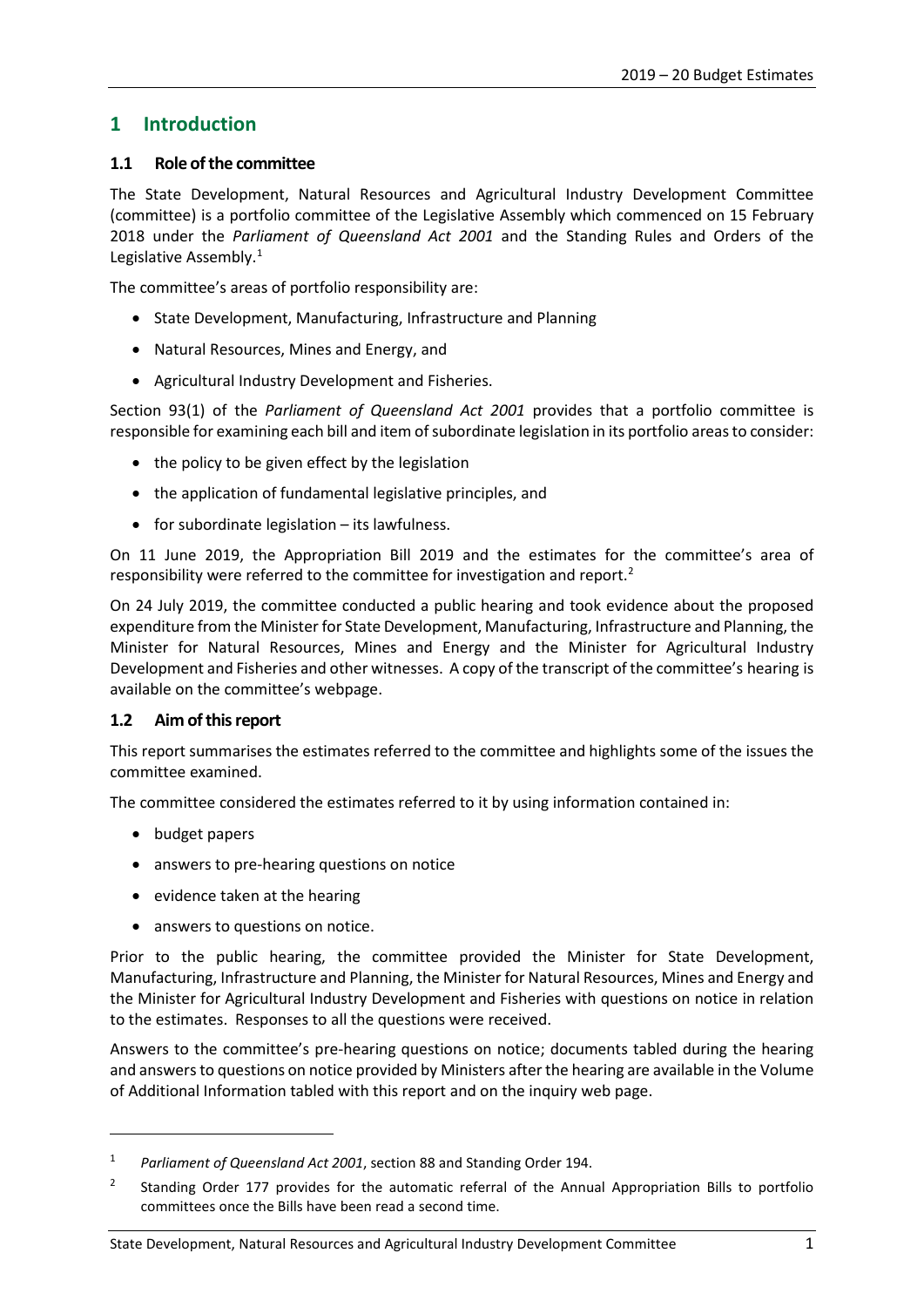# <span id="page-5-0"></span>**1.3 Participation by other Members**

The committee gave leave for other Members to participate in the hearing. The following Members participated in the hearing:

- Mr Stephen Andrew MP, Member for Mirani
- Mr Michael Berkman MP, Member for Maiwar
- Ms Sandy Bolton MP, Member for Noosa
- Mr Michael Hart MP, Member for Burleigh
- Mr Robert (Robbie) Katter MP, Member for Traeger
- Mr Dale Last MP, Member for Burdekin
- Mr Tony Perrett MP, Member for Gympie
- Mr Andrew Powell MP, Member for Glass House.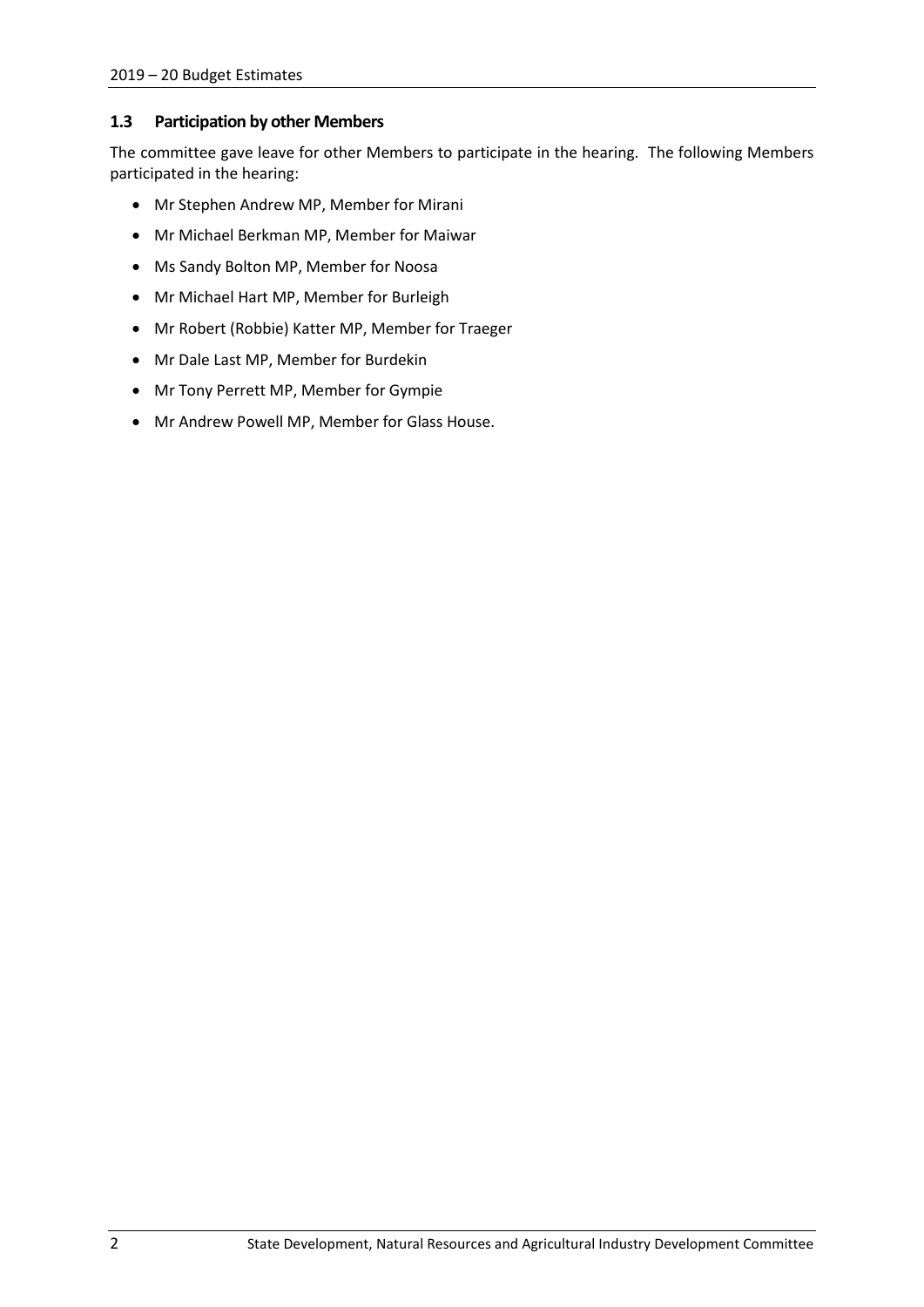# <span id="page-6-0"></span>**2 Recommendation**

Pursuant to Standing Order 187(1), the committee must state whether the proposed expenditures referred to it are agreed to.

#### **Recommendation 1**

The committee recommends that the proposed expenditure, as detailed in the Appropriation Bill 2019 for the committee's areas of responsibility, be agreed to by the Legislative Assembly without amendment.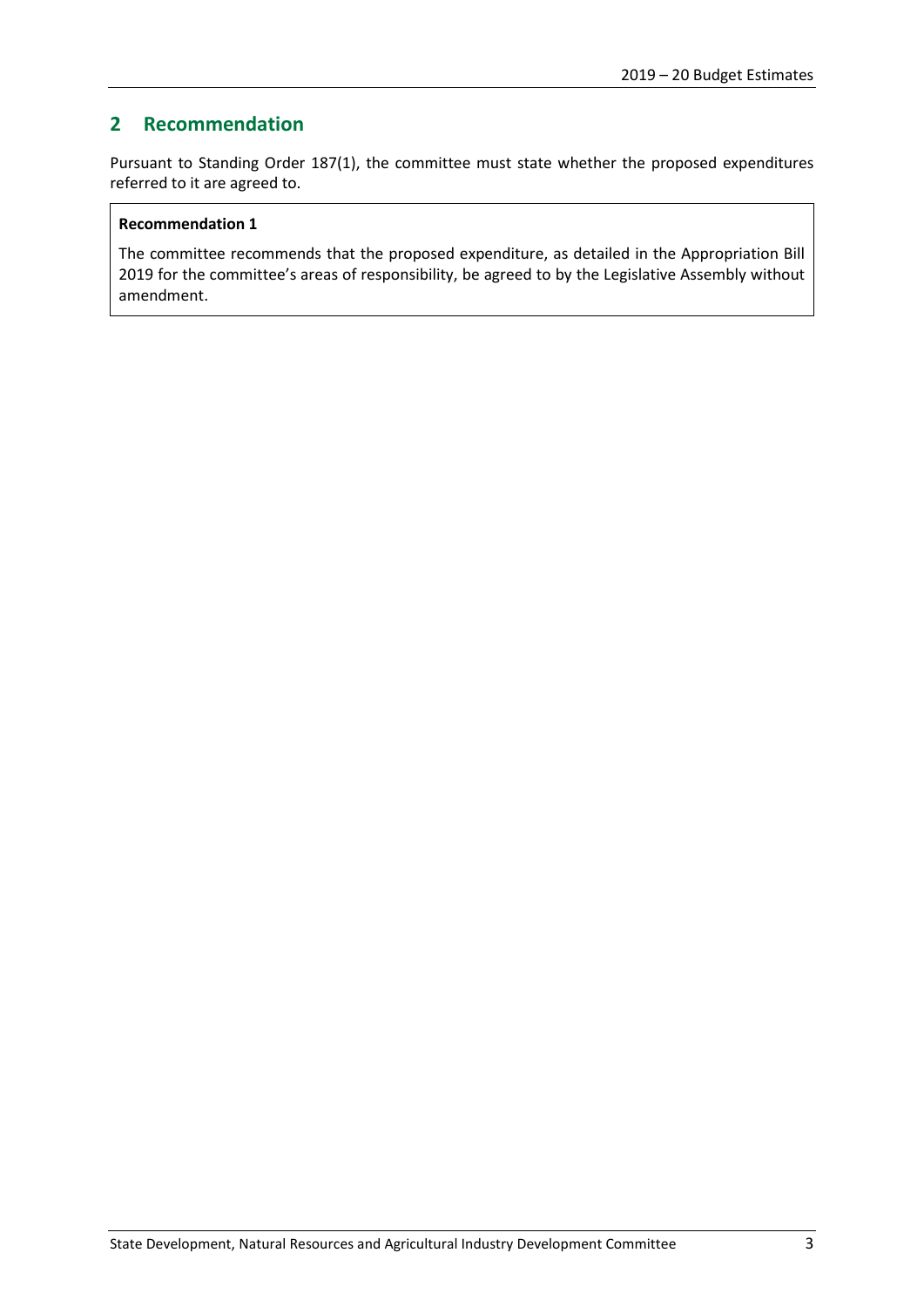# <span id="page-7-0"></span>**3 Minister for Natural Resources, Mines and Energy**

## <span id="page-7-1"></span>**3.1 Department of State Natural Resources, Mines and Energy**

The Honourable Dr Anthony Lynham MP, Minister for Natural Resources, Mines and Energy, is the Minister responsible for the Department of Natural Resources, Mines and Energy. The department has three service areas as follows:

- Natural Resources Management Services
- Minerals and Energy Resources Services
- Energy Services

The following table taken from the Appropriation Bill 2019 compares the appropriations for the department for 2018-19 and 2019-20.

| <b>Appropriations</b>   | 2018-19<br>\$'000 | 2019-20<br>\$'000 |
|-------------------------|-------------------|-------------------|
| <b>Controlled Items</b> |                   |                   |
| departmental services   | 533,206           | 470,495           |
| equity adjustment       | 66,002            | 91,435            |
| Administered Items      | 484,667           | 518,255           |
| <b>Vote</b>             | 1,083,875         | 1,080,185         |

*Source*: Appropriation Bill 2019, Schedule 2, p 11.

#### <span id="page-7-2"></span>**3.1.1 Budget highlights**

2019-20 budget highlights for the department include:

- contributing to the Government's response and the protection of the Great Barrier Reef by delivering, regulating and supporting land and water management programs
- implementing improvements to water resource management in response to the Murray-Darling Basin Compliance Compact and the independent audit of Queensland non-urban water measurement and compliance through the Rural Water Management Program
- continuing to deliver dam regulation in Queensland according to the *Water Supply (Safety and Reliability) Act 2008*
- finalising the partnership with the Australian Government for the delivery and operation of Rookwood Weir
- implementing rural irrigation prices to be charged by Sunwater and Seqwater for the 2020-21 to 2023-24 period, based on advice from the Queensland Competition Authority
- working with industry to develop a series of targeted releases of Unallocated Water Reserves and leasing of Strategic Infrastructure Reserves with the aim of creating economic development and employment outcomes in regional Queensland
- enhancing the Statewide Landcover and Trees Study and vegetation mapping, assessment and monitoring in Queensland through consultation with the Department of Environment and Science
- continuing to promote Native Title Consent determinations across Queensland
- providing real time satellite monitoring of Queensland's natural resources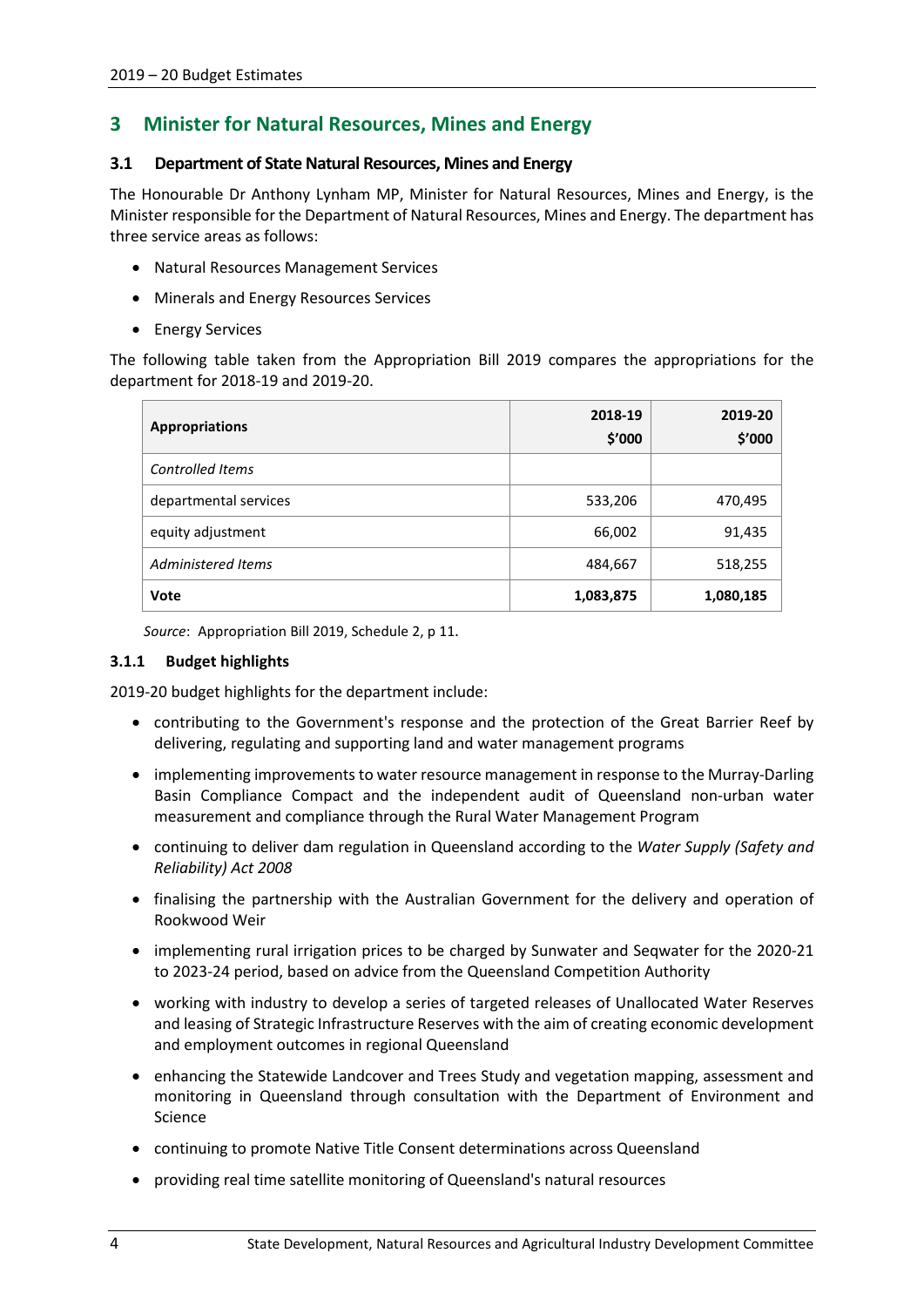• continuing to implement the Natural Resources Investment Program to invest in the sustainable management of land, water and vegetation resources.<sup>[3](#page-8-3)</sup>

The Natural Resources, Mines and Energy portfolio includes the Department of Natural Resources, Mines and Energy, energy and water supply government-owned corporations, and statutory bodies reporting to the Minister for Natural Resources, Mines and Energy. The portfolio's capital program for 2019-20 is \$2.660 billion[.4](#page-8-4)

The capital purchases for the Department of Natural Resources, Mines and Energy are estimated to be \$109.6 million in 2019-20. Total capital grants for the department are estimated to be \$55 million in 2019-20.

Program highlights (Property, Plant and Equipment) include \$83 million to construct the Rookwood Weir to supplement urban water supplies and enhance agricultural and industrial development in the Fitzroy Basin and Gladstone region.

Program highlights (Capital Grants) include \$55 million to address Townsville's long-term water security needs.<sup>[5](#page-8-5)</sup>

# <span id="page-8-0"></span>**3.2 Public non-financial corporations**

Several industries are covered by the Public Non-financial Corporations (PNFC) Sector, including energy and water. Queensland's government-owned corporations (GOCs), declared by regulation to be GOCs under the *Government Owned Corporations Act 1993* (GOC Act), make up a large part of the PNFC sector. Also included in the sector are non-GOC entities, the Queensland Bulk Water Supply Authority (trading as Seqwater), local water boards and other public corporations.[6](#page-8-6)

# <span id="page-8-1"></span>**3.2.1 CS Energy Limited**

1

Total capital expenditure planned for 2019-20 is \$180.7 million.

Program highlights (Property, Plant and Equipment) include:

- \$85.8 million for overhauls, enhancements and refurbishments to existing infrastructure at Callide Power Station.
- \$84.6 million for overhauls, enhancements and refurbishments to existing infastructure at Kogan Creek Power Station.[7](#page-8-7)

# <span id="page-8-2"></span>**3.2.2 Stanwell Corporation Limited**

Total capital expenditure planned for 2019-20 is \$211.4 million.

Program highlights (Property, Plant and Equipment) include:

- \$69.3 million for statutory inspections, replacements and refurbishments to existing infrastructure at Tarong Power Station.
- \$33.1 million for statutory inspections, replacement and refurbishment of existing infrastructure at Stanwell Power Station.[8](#page-8-8)

<span id="page-8-3"></span><sup>&</sup>lt;sup>3</sup> Queensland State Budget 2019-20, Service Delivery Statements – Department of Natural Resources, Mines and Energy, p 4.

<span id="page-8-4"></span><sup>&</sup>lt;sup>4</sup> Queensland State Budget 2019-20, Capital Statement, Budget Paper No. 3, p 65.

<span id="page-8-5"></span><sup>5</sup> Queensland State Budget 2019-20, Capital Statement, Budget Paper No. 3, p 65.

<span id="page-8-6"></span><sup>6</sup> Queensland State Budget 2019-20, Budget Strategy and Outlook 2019-20, p 135.

<span id="page-8-7"></span><sup>7</sup> Queensland State Budget 2019-20, Capital Statement, Budget Paper No. 3, p 65.

<span id="page-8-8"></span><sup>8</sup> Queensland State Budget 2019-20, Capital Statement, Budget Paper No. 3, p 65.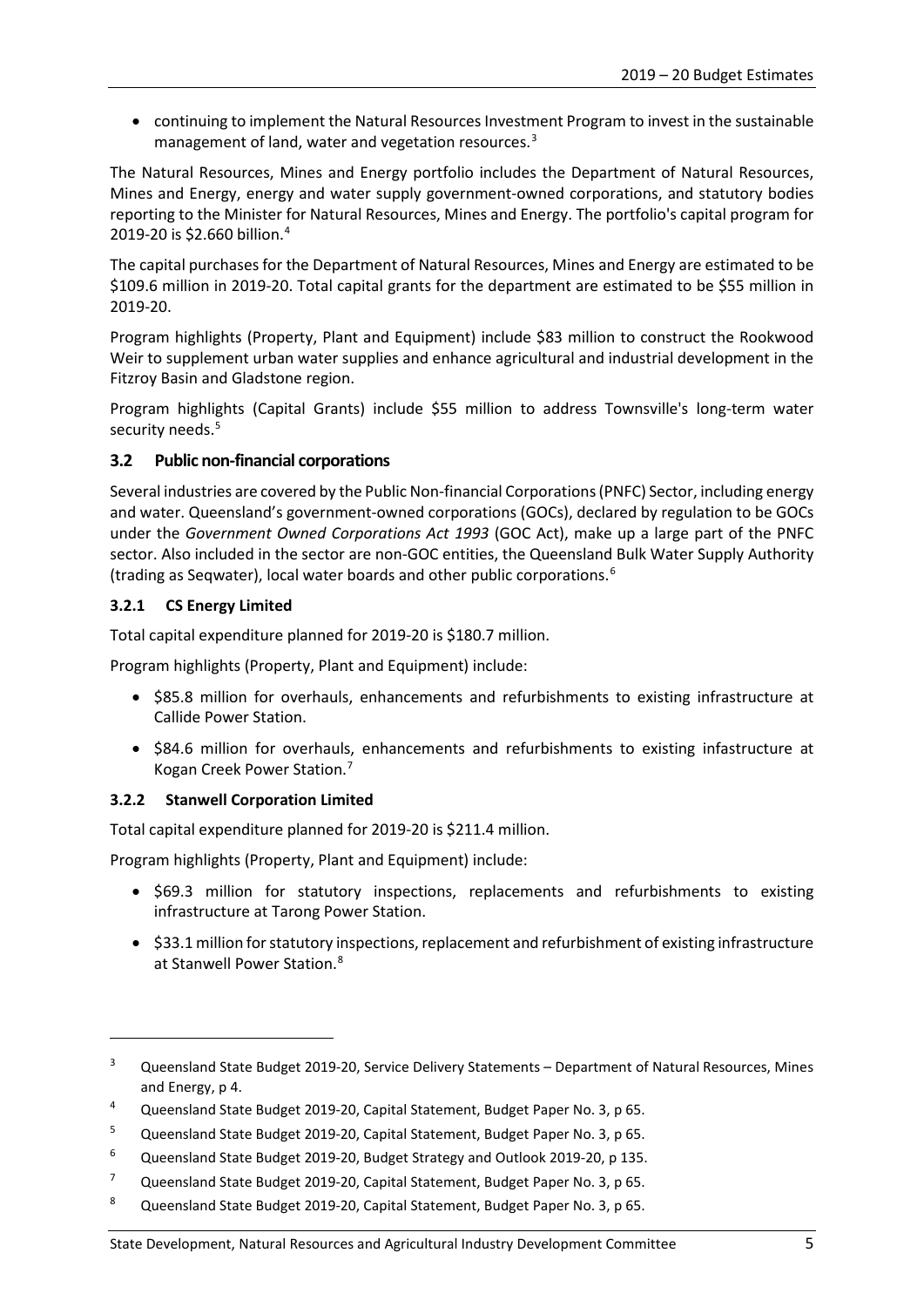# <span id="page-9-0"></span>**3.2.3 Energy Queensland**

The total capital expenditure planned for 2019-20 is \$1.402 billion. The capital program aims to improve electricity supplies across Queensland to meet customer needs, especially to cover periods of peak electricity demand.

Program highlights (Property, Plant and Equipment) include:

- \$47.4 million to continue work on the multi-stage SunCoast sub-transmission powerline project to increase network capacity and improve reliability.
- \$1.2 million to carry out switchgear replacement and protection equipment installations at Kenmore substation to improve network performance.<sup>[9](#page-9-4)</sup>

#### <span id="page-9-1"></span>**3.2.4 Powerlink Queensland**

Powerlink Queensland is the high voltage electricity transmission entity for Queensland. Total capital expenditure planned for 2019-20 is \$217.9 million. This is predominantly focused on replacement of aged equipment and assets to ensure continued reliable supply of electricity.

Program highlights (Property, Plant and Equipment) include:

- \$6.6 million to replace aged assets on the Collinsville to Proserpine transmission line in North Queensland.
- \$5.7 million to install a new transformer at Calvale Substation and reconfigure the network servicing the Callide Power Station in Central Queensland.
- \$6 million to upgrade Gin Gin Substation near Bundaberg.
- \$5.5 million to replace aged secondary systems at two substations at Callide Power Station in Central Queensland.
- \$7.7 million to replaced aged primary plant at Bouldercombe Substation near Rockhampton.<sup>[10](#page-9-5)</sup>

#### <span id="page-9-2"></span>**3.2.5 CleanCo Queensland Limited**

Total capital expenditure planned for 2019-20 is \$221.5 million. The capital program is focused on overhauls, maintenance and upgrades of generator units and establishing trading and enterprise resource planning systems.

Program highlights (Property, Plant and Equipment) include:

- \$150 million out of a total \$250 million, held centrally, for CleanCo to build, own and operate new renewable energy generation in Queensland. This funding will be provided to CleanCo as projects are approved.
- \$44 million for scheduled major overhauls of existing infrastructure at Swanbank E Power Station.
- \$4.7 million to implement the energy market trading system.<sup>[11](#page-9-6)</sup>

#### <span id="page-9-3"></span>**3.2.6 SunWater Limited**

Total capital expenditure planned for 2019-20 total \$81.9 million. This will focus on enhancing SunWater's dam infrastructure as well as investing in innovative digital technology to drive collaboration and efficiency.

 $\overline{a}$ 

<span id="page-9-4"></span><sup>&</sup>lt;sup>9</sup> Queensland State Budget 2019-20, Capital Statement, Budget Paper No. 3, p 66.

<span id="page-9-5"></span><sup>&</sup>lt;sup>10</sup> Queensland State Budget 2019-20, Capital Statement, Budget Paper No. 3, p 66.

<span id="page-9-6"></span><sup>11</sup> Queensland State Budget 2019-20, Capital Statement, Budget Paper No. 3, p 69.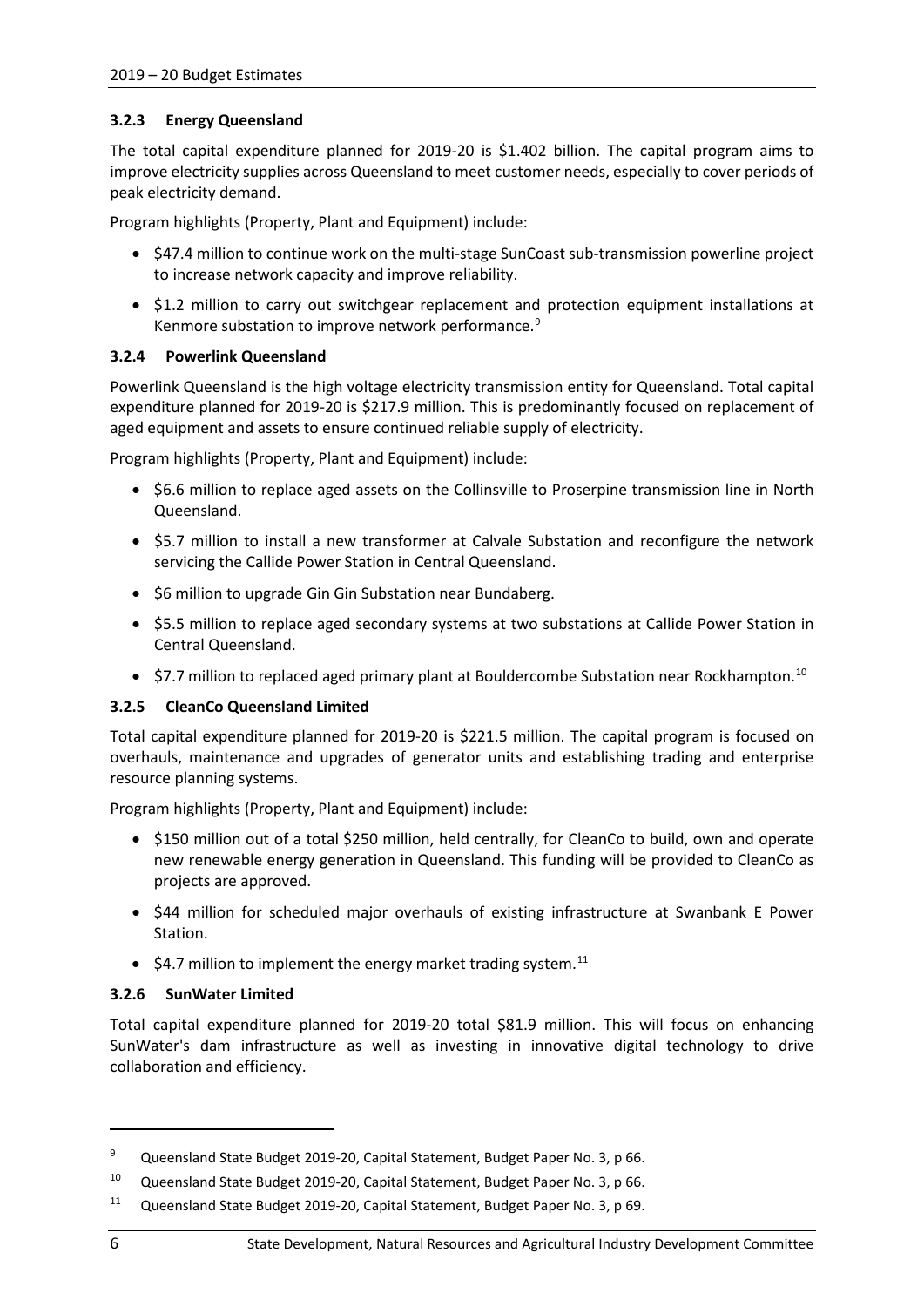Program highlights (Property, Plant and Equipment) include:

- \$18.6 million to construct gravity sidewalls in the spillway chute at Fairbairn Dam to complement earlier stages and enhance the dam to safeguard against future extreme weather events.
- \$7.8 million to continue planning works to enhance the spillway at Paradise Dam to safeguard against future extreme weather events.
- \$4.4 million for routine capital works on irrigation water supply schemes across regional Queensland.
- \$4.6 million for non-routine capital works on industrial pipelines across regional Queensland.
- \$12.7 million to implement new digital enterprise business solutions across SunWater to better service its customers.<sup>[12](#page-10-3)</sup>

#### <span id="page-10-0"></span>**3.2.7 Gladstone Area Water Board**

Total capital expenditure planned for 2019-20 is \$18.2 million. The capital program is focused on continuing effective and safe operations of Gladstone Area Water Board's property, plant and equipment.

Program highlights (Property, Plant and Equipment) include:

- \$5.3 million to relocate the Gladstone fish hatchery.
- \$3.4 million to construct a new pump station and connection to Gladstone Regional Council/Kirkwood Reservoir.
- \$1.3 million to secure easements for the Gladstone-Fitzroy Pipeline.
- \$1.2 million to replace sections of the pipeline from Gladstone Water Treatment Plant to South Gladstone Reservoir.
- \$2.3 million to install various water infrastructure in the Gladstone region.<sup>[13](#page-10-4)</sup>

#### <span id="page-10-1"></span>**3.2.8 Mount Isa Water Board**

Total capital expenditure planned for 2019-20 is \$8 million. The capital program is focused on continuing the cost-efficient, reliable and safe operation of Mount Isa Water Board's water delivery infrastructure.

Program highlights (Property, Plant and Equipment) include:

- \$1.8 million to complete the Mount Isa Terminal Reservoir storage tanks project, which will provide new potable water storage tanks to replace the aged north tank, eliminate water losses, improve water supply reliability and address water quality assurance requirements.
- \$1.9 million to complete the next renewal stage of the Moondarra to Mount Isa Terminal Reservoir pipeline, particularly the aged and high-risk segment downstream of Lake Moondarra Booster Station.<sup>[14](#page-10-5)</sup>

#### <span id="page-10-2"></span>**3.2.9 Seqwater**

 $\overline{a}$ 

Capital purchases for Seqwater in 2019-20 are \$153.6 million. The capital program is focused on the continuation of a safe, secure and reliable water supply for South East Queensland, as well as providing

#### State Development, Natural Resources and Agricultural Industry Development Committee 7

<span id="page-10-3"></span><sup>&</sup>lt;sup>12</sup> Queensland State Budget 2019-20, Capital Statement, Budget Paper No. 3, p 67.

<span id="page-10-4"></span><sup>13</sup> Queensland State Budget 2019-20, Capital Statement, Budget Paper No. 3, p 67.

<span id="page-10-5"></span><sup>14</sup> Queensland State Budget 2019-20, Capital Statement, Budget Paper No. 3, p 68.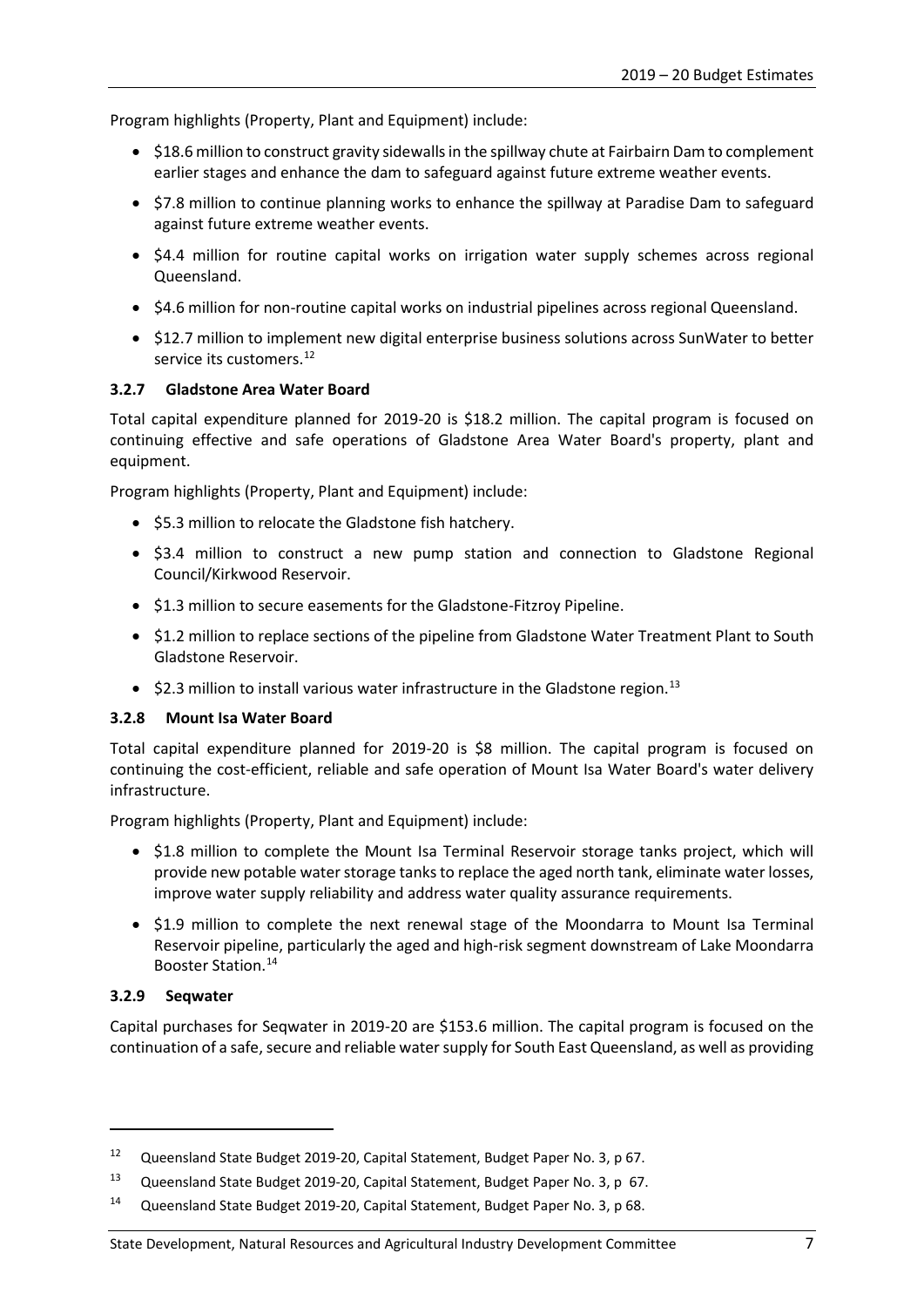essential flood mitigation services and managing catchment health. Seqwater has facilities located throughout South-East Queensland.

Program highlights (Property, Plant and Equipment) include:

- \$5.1 million to continue the refurbishment and upgrade 20 filters at the Mount Crosby East Bank Water Treatment Plant to maintain and improve capacity and reliability.
- \$8.4 million to continue planning works in relation to the Lake Macdonald Dam safety upgrade to comply with dam safety standards for extreme weather events.
- \$10 million to continue planning works for the proposed pipeline to connect Beaudesert to the water grid to secure long-term water supply.<sup>[15](#page-11-1)</sup>

#### <span id="page-11-0"></span>**3.3 Key issues raised at the public hearing**

Issues raised by the committee and participating Members in relation to the portfolio areas of responsibility of the Minister for Natural Resources, Mines and Energy included:

- bidding directions given to Stanwell on return to service regarding price and energy levels
- the future use of renewables, including wind, solar and hydro-electricity
- the role of CleanCo in the wholesale electricity market
- safety standards for SunWater's dams
- the approval process for the Emu Swamp Dam proposal located near Stanthorpe
- water security issues across Queensland, including the security of Townsville's water supply
- progress of the Cape York water plan
- administration of mulga harvesting under the vegetation management laws
- construction and commencement of the Rookwood Weir
- future water collection and storage initiatives
- health and safety of mine and quarry workers, including coal workers' pneumoconiosis and mobile screening services
- inspections of mines and quarries by the Mines Inspectorate, including resourcing to undertake inspections
- impact of recent mining and quarrying fatalities
- domestic-only gas tenement program
- sustainable management of Queensland mineral resources.

 $\overline{a}$ 

<span id="page-11-1"></span><sup>15</sup> Queensland State Budget 2019-20, Capital Statement, Budget Paper No. 3, pp 68-69.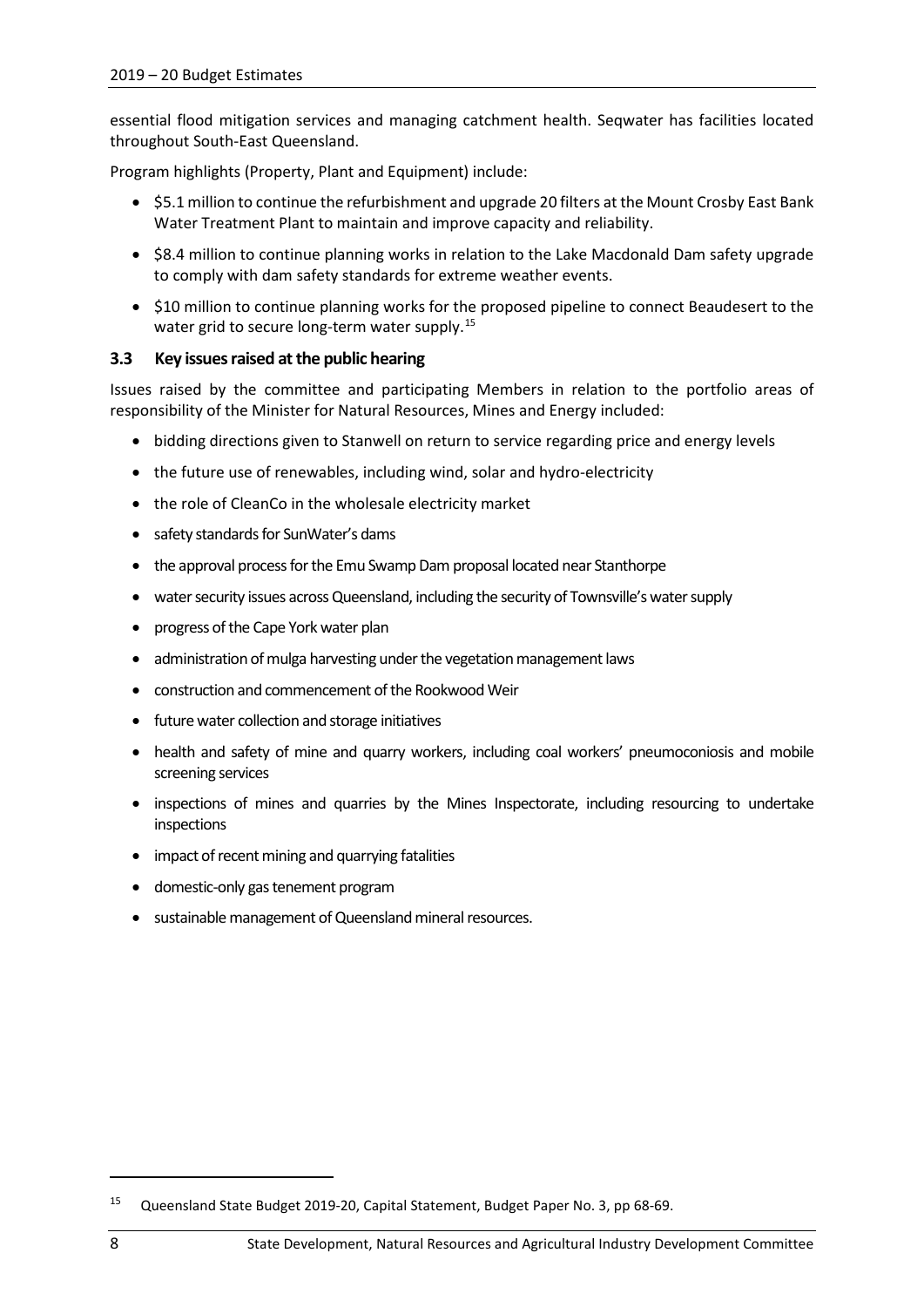# <span id="page-12-0"></span>**4 Minister for State Development, Manufacturing, Infrastructure and Planning**

#### <span id="page-12-1"></span>**4.1 Department of State Development, Manufacturing, Infrastructure and Planning**

The Honourable Cameron Dick MP, Minister for State Development, Manufacturing, Infrastructure and Planning, is the Minister responsible for the Department of State Development, Manufacturing, Infrastructure and Planning. The department has four service areas as follows:

- Driving enterprise development, economic growth and job creation
- Assessing, approving, developing and delivering projects to generate jobs and economic growth
- Economic and infrastructure strategy, policy and planning
- Better planning for Queensland.

The following table taken from the Appropriation Bill 2019 compares the appropriations for the department for 2018-19 and 2019-20.

| <b>Appropriations</b> | 2018-19<br>\$'000 | 2019-20<br>\$′000 |
|-----------------------|-------------------|-------------------|
| Controlled Items      |                   |                   |
| departmental services | 475,430           | 475,791           |
| equity adjustment     | 139,917           | 74,269            |
| Administered Items    | 604,240           | 691,720           |
| Vote                  | 1,219,587         | 1,241,780         |

*Source*: Appropriation Bill 2019, Schedule 2, p 11.

#### <span id="page-12-2"></span>**4.1.1 Budget highlights**

2019-20 budget highlights for the department include:

- commencing operations of the manufacturing hubs in Cairns, Townsville and Rockhampton to support the growth of regional manufacturing and drive the generation of new jobs and increased private sector investment in regional Queensland
- continuing to implement 10-year roadmaps and action plans for priority and emerging sectors with global growth potential as part of the Advance Queensland program. Advanced manufacturing; aerospace; biofutures; biomedical; defence industries; and mining equipment, technology and services are sectors identified to build upon Queensland's competitive strengths
- developing a Queensland Space Strategy to deliver on the recommendations from the Queensland Parliamentary inquiry into the space industry to support the growth of this emerging sector, and formalise the key relationship with the Australian Space Agency through a memorandum of understanding
- continuing to implement the \$100 million Resource Recovery Industry Development fund through grants to local councils and industry for projects that will divert waste from landfill and create new jobs
- establishing a \$15 million hydrogen industry development fund to provide financial assistance to private sector investors, such as demonstration projects for remote power and low carbon community development, hydrogen vehicle deployment, installation of renewable hydrogen into existing or new businesses and industry, and the production of renewable hydrogen for export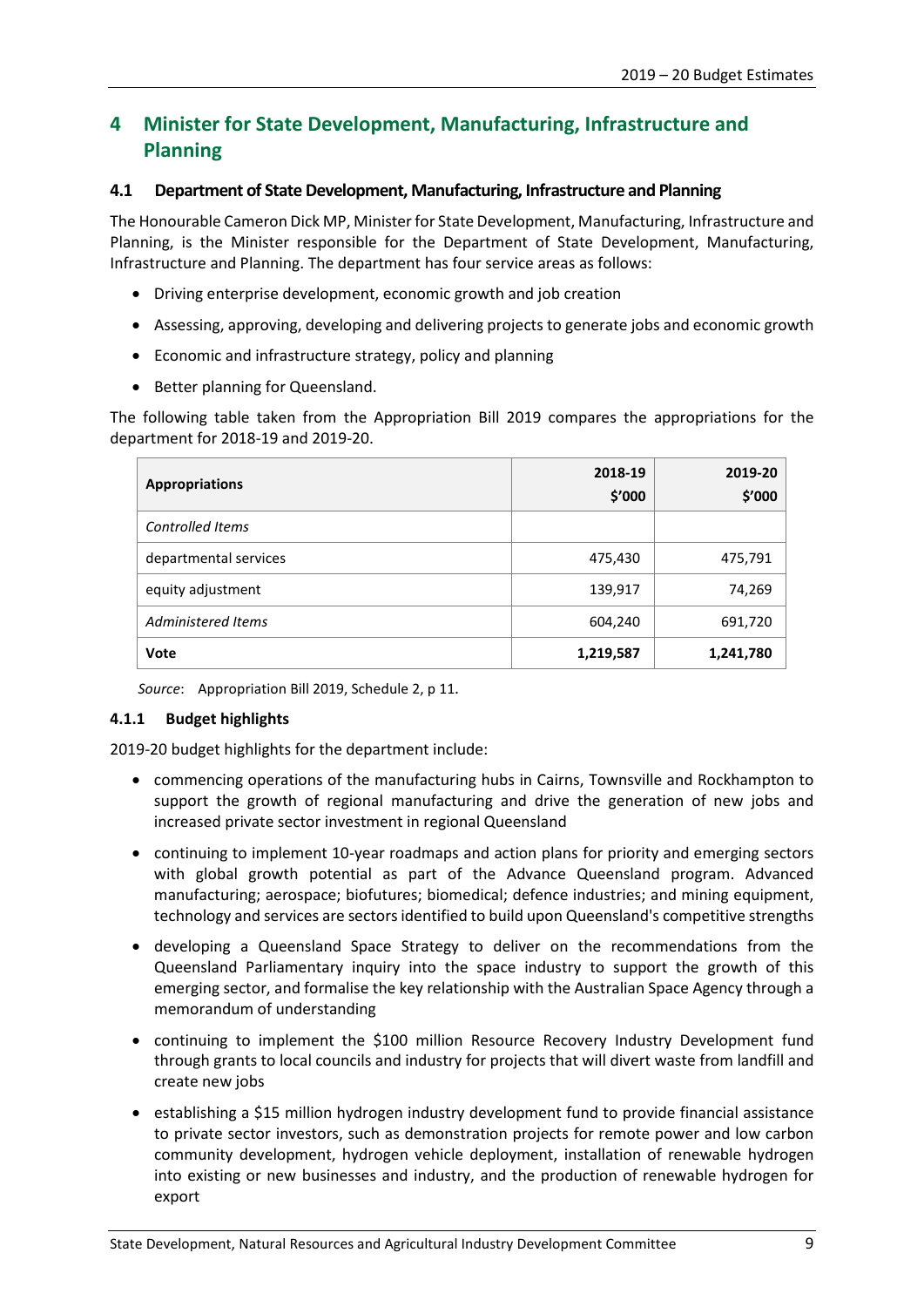- progressing the Biofutures Acceleration Program as part of the Queensland Biofutures 10-Year Roadmap and Action Plan, providing assistance to selected proponents capable of developing commercial-scale biorefinery projects in Queensland
- administering development agreements for the construction of the Brisbane International Cruise Terminal and the implementation of the Aurukun Bauxite project
- supporting the development of a robust project pipeline that enables local and State Government job creating projects to be matured through the continuing \$30 million Maturing the Infrastructure Pipeline Program
- improving coordination of infrastructure planning across the Queensland Government to provide better opportunities for early industry engagement
- as part of the commitment to *Shaping SEQ's Growth Monitoring Program*, releasing the 2019 Land Supply and Development Monitoring Report, releasing the 2019 Measures that Matter and continued engagement and input from the Housing Supply Expert Panel
- making continual improvements to the planning framework to increase transparency and community confidence including amendments to the infrastructure charging frameworks. [16](#page-13-2)

In 2019-20, the State Development, Manufacturing, Infrastructure and Planning portfolio, including Economic Development Queensland, South Bank Corporation and the Queensland Reconstruction Authority, has capital purchases of \$109.1 million and capital grants of \$348.2 million.

The Department of State Development, Manufacturing, Infrastructure and Planning has capital purchases of \$13.7 million and capital grants of \$111.9 million in 2019-20 to support economic development in Queensland.

Program highlights (Property, Plant and Equipment) include:

• \$12.3 million for State Development Area acquisitions.

Program highlights (Capital Grants) include:

• \$97.4 million through the Building our Regions program to fund critical infrastructure in regional areas.[17](#page-13-3)

# <span id="page-13-0"></span>**4.2 Statutory bodies and commercialised business units**

The Minister for State Development, Manufacturing, Infrastructure and Planning is also responsible for the following statutory bodies:

- Building Queensland
- Queensland Reconstruction Authority
- South Bank Corporation.

The Minister for State Development, Manufacturing, Infrastructure and Planning is responsible for Economic Development Queensland, a commercialised business unit.

• .

#### <span id="page-13-1"></span>**4.2.1 Building Queensland**

Building Queensland is a statutory body providing independent, expert advice on major infrastructure.

**.** 

<span id="page-13-2"></span><sup>&</sup>lt;sup>16</sup> Queensland State Budget 2019-20, Service Delivery Statements - Department of State Development, Manufacturing, Infrastructure and Planning, pp 4-5.

<span id="page-13-3"></span><sup>17</sup> Queensland State Budget 2019-20, Capital Statement – Budget Paper No. 3, p 105.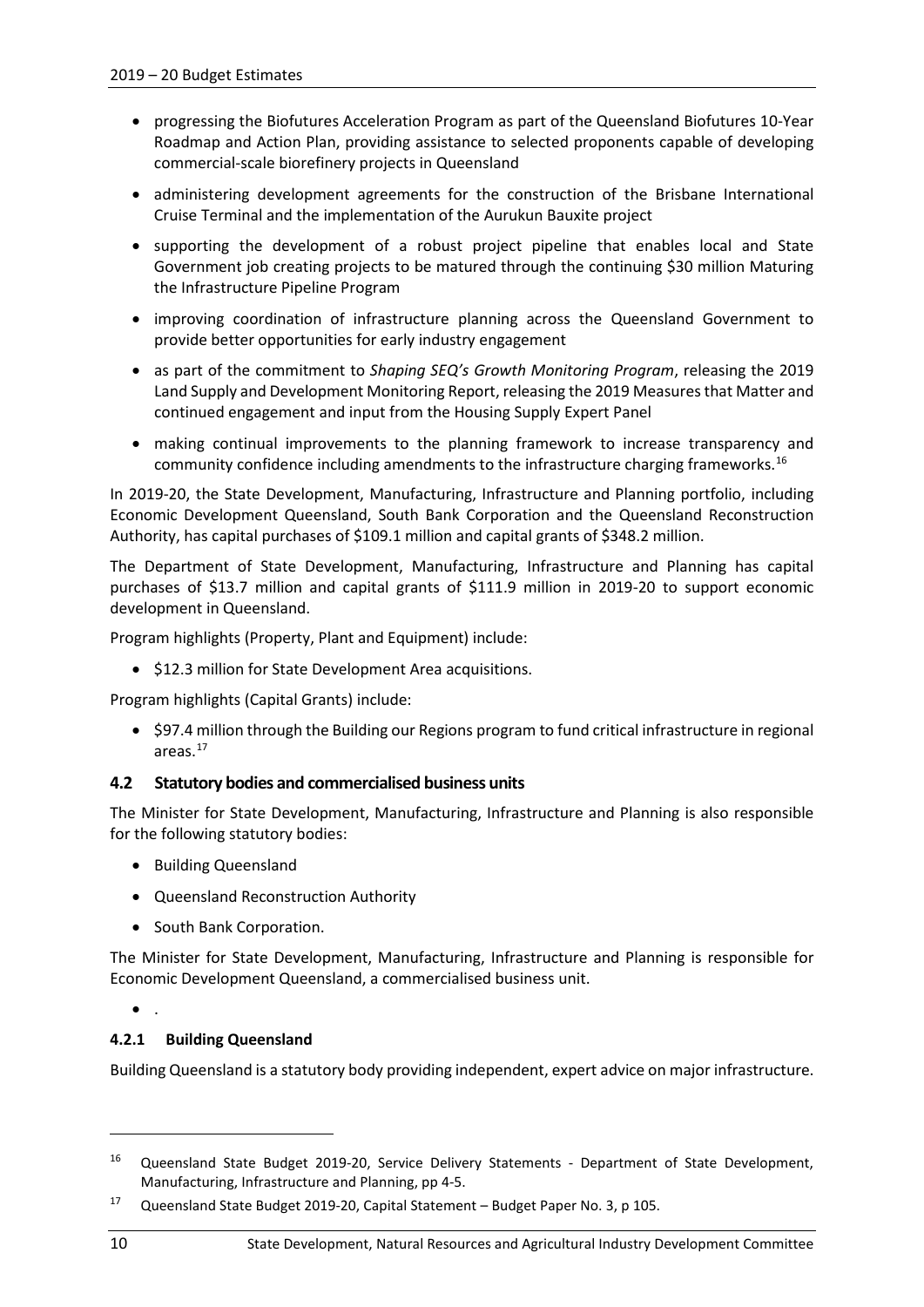Building Queensland leads the development of detailed business cases for projects with an estimated capital cost of delivery of \$100 million or more and assists with those between \$50 and \$100 million. This threshold is higher for road transport projects with Building Queensland leading detailed business cases for projects over \$500 million that are not toll roads. Working across all asset classes, Building Queensland also provides advice in the early stages of proposal development. <sup>[18](#page-14-1)</sup>

The Department of State Development, Manufacturing, Infrastructure and Planning administers funds for Building Queensland.<sup>[19](#page-14-2)</sup>

# <span id="page-14-0"></span>**4.2.2 Queensland Reconstruction Authority**

Queensland Reconstruction Authority has progressed initiatives from 2018-19 which are ongoing in 2019-20. These include:

- assisting with activation, damage assessment and coordinating Queensland's ongoing recovery efforts from natural disaster events, along with managing the disaster reconstruction programs worth approximately \$2.399 billion, comprising of works from 23 events from 2017 to 2019 that are to be delivered through to 30 June 2021
- acquittal of a \$314 million claim to the Australian Government under the Natural Disaster Relief and Recovery Arrangements, involving more than 340 submissions from 75 local governments and state agencies. On accepting the claim, the Australian Government will pay its contribution to the State of more than \$130 million
- co-delivery of the Brisbane River Strategic Floodplain Management Plan for implementation with agencies
- delivery of three regional resilience strategies across 17 local government areas as pilot projects of the newly implemented Resilient Queensland, which delivers on the Queensland Strategy for Disaster Resilience.<sup>[20](#page-14-3)</sup>

In 2019-20, the Queensland Reconstruction Authority has capital spend of \$1.3 million and capital grants of \$236.2 million to support the Queensland Government's program of infrastructure renewal and recovery within disaster-affected communities and help build disaster resilience across the State.

Program highlights (Capital Grants) include:

 $\overline{a}$ 

- \$210.5 million for Natural Disaster Relief and Recovery Arrangements and Disaster Recovery Funding Arrangements will be paid to local government authorities for reconstruction, betterment and other projects relating to natural disaster events between 2017 and 2019. A total of up to 75% is funded by the Australian Government with the remainder funded by the Queensland Government.
- \$6.2 million for the Natural Disaster Resilience Program 2017-18 to support Queensland communities' resilience to natural disasters, funded jointly by the Australian Government and the Queensland Government.
- \$5.4 million for the Queensland Disaster Resilience Fund, a State-funded program delivering \$38 million over four years (\$36 million in capital grants and \$2 million in operating funds for the Strategic Floodplain Management Plan) to support delivery of disaster mitigation projects and initiatives that build resilience to natural disasters.

<span id="page-14-1"></span><sup>&</sup>lt;sup>18</sup> Queensland State Budget 2019-20 - Service Delivery Statements - Department of State Development, Manufacturing, Infrastructure and Planning, pp 30 - 31.

<span id="page-14-2"></span><sup>&</sup>lt;sup>19</sup> Queensland State Budget 2019-20 - Service Delivery Statements - Department of State Development, Manufacturing, Infrastructure and Planning, p 15.

<span id="page-14-3"></span><sup>&</sup>lt;sup>20</sup> Queensland State Budget 2019-20 - Service Delivery Statements - Department of State Development, Manufacturing, Infrastructure and Planning, p 31.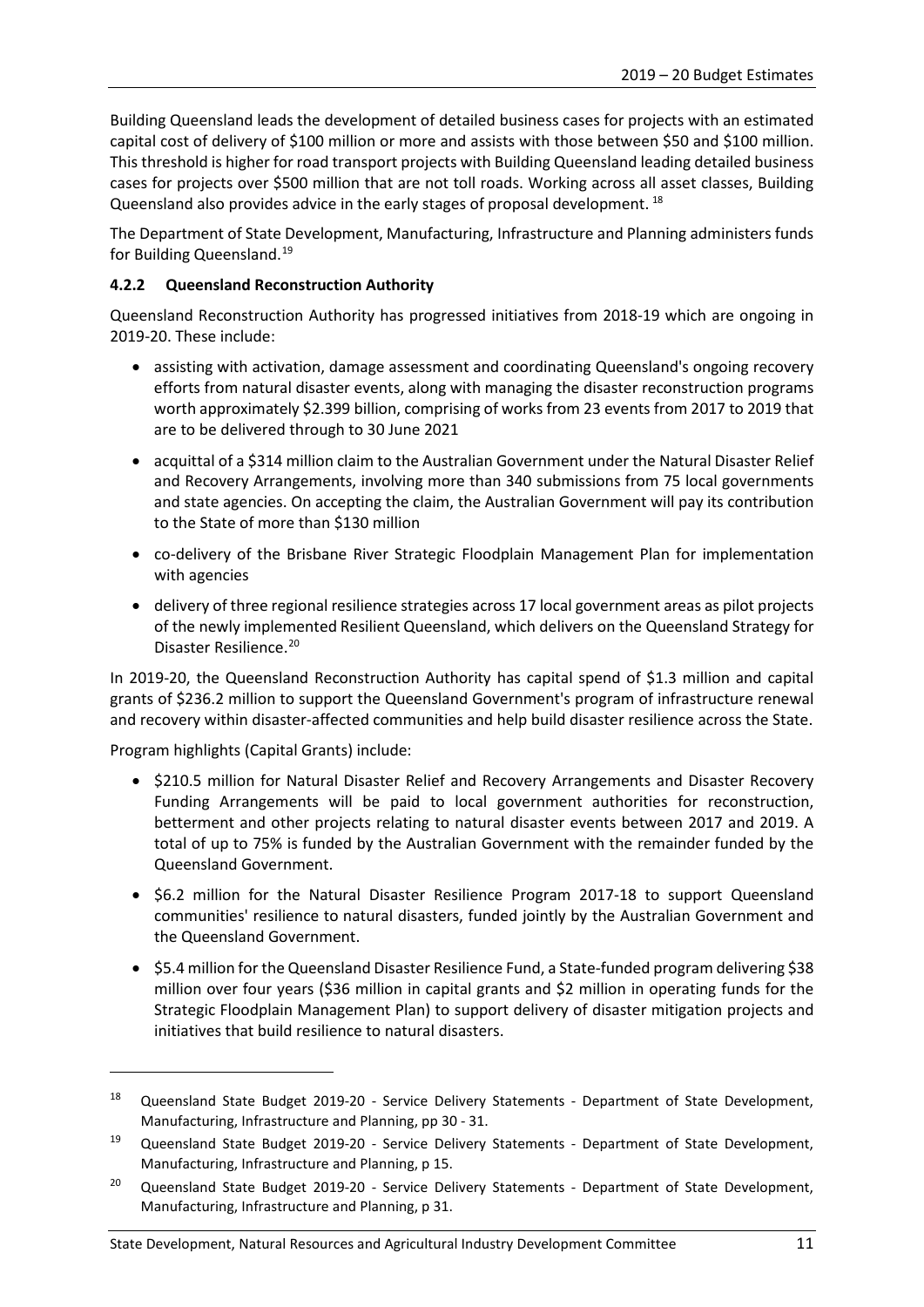- \$13.3 million for extraordinary recovery and reconstruction projects following Severe Tropical Cyclone Debbie, including
	- \$2 million for the Proserpine Entertainment Centre
	- \$1.8 million for the Whitsunday Regional Council administration building
	- \$700,000 for the Toowoomba SES Operations Centre
	- \$6.3 million for the Mackay Beaches and Bluewater Trail and Queens Park Revitalisation
	- \$860,000 for the Airlie Beach Foreshore Revitalisation
	- $$1.7$  million for other resilience projects.<sup>[21](#page-15-1)</sup>

# <span id="page-15-0"></span>**4.2.3 South Bank Corporation**

The objects of the South Bank Corporation, as outlined in the *South Bank Corporation Act 1989*, are to:

- promote, facilitate, carry out and control the development, disposal and management of land and other property within the Corporation area
- achieve an appropriate balance between the Corporation's commercial and non-commercial functions
- ensure the Corporation area complements, rather than duplicates, other public use sites in the inner-city Brisbane area
- provide for a diverse range of recreational, cultural and educational pursuits for local, regional and international visitors
- accommodate public events and entertainment that benefit the general community
- achieve excellence and innovation in the management of open space and park areas.

The South Bank Parklands are owned by the Corporation and managed on its behalf by Brisbane City Council and its wholly owned subsidiary, City Parklands Services Pty Ltd.<sup>[22](#page-15-2)</sup>

2019-20 new initiatives include:

- progressing the preparation of a new master plan for the South Bank Corporation area which will create a blueprint for future revitalisation, inform potential opportunities for future development and redevelopment and provide a strategic framework for the future maintenance and replacement of aging infrastructure assets over the next 30 years
- redevelopment of the riverside open space on the site previously occupied by the disused Riverside Restaurants building
- continuing the Parklands, Little Stanley Street and Grey Street retail activation through investment in capital works, retail innovation and marketing
- continuing to manage and enhance, with Brisbane City Council, the distinct elements of the parklands precinct
- continuing to work with Brisbane City Council regarding numerous projects that impact South Bank's land and operations (including Brisbane Metro, ferry terminals and bikeways)

**.** 

<span id="page-15-1"></span><sup>&</sup>lt;sup>21</sup> Queensland State Budget 2019-20, Capital Statement, Budget Paper No. 3, p 106.

<span id="page-15-2"></span><sup>&</sup>lt;sup>22</sup> Queensland State Budget 2019-20, Service Delivery Statements - Department of State Development, Manufacturing, Infrastructure and Planning, p 38.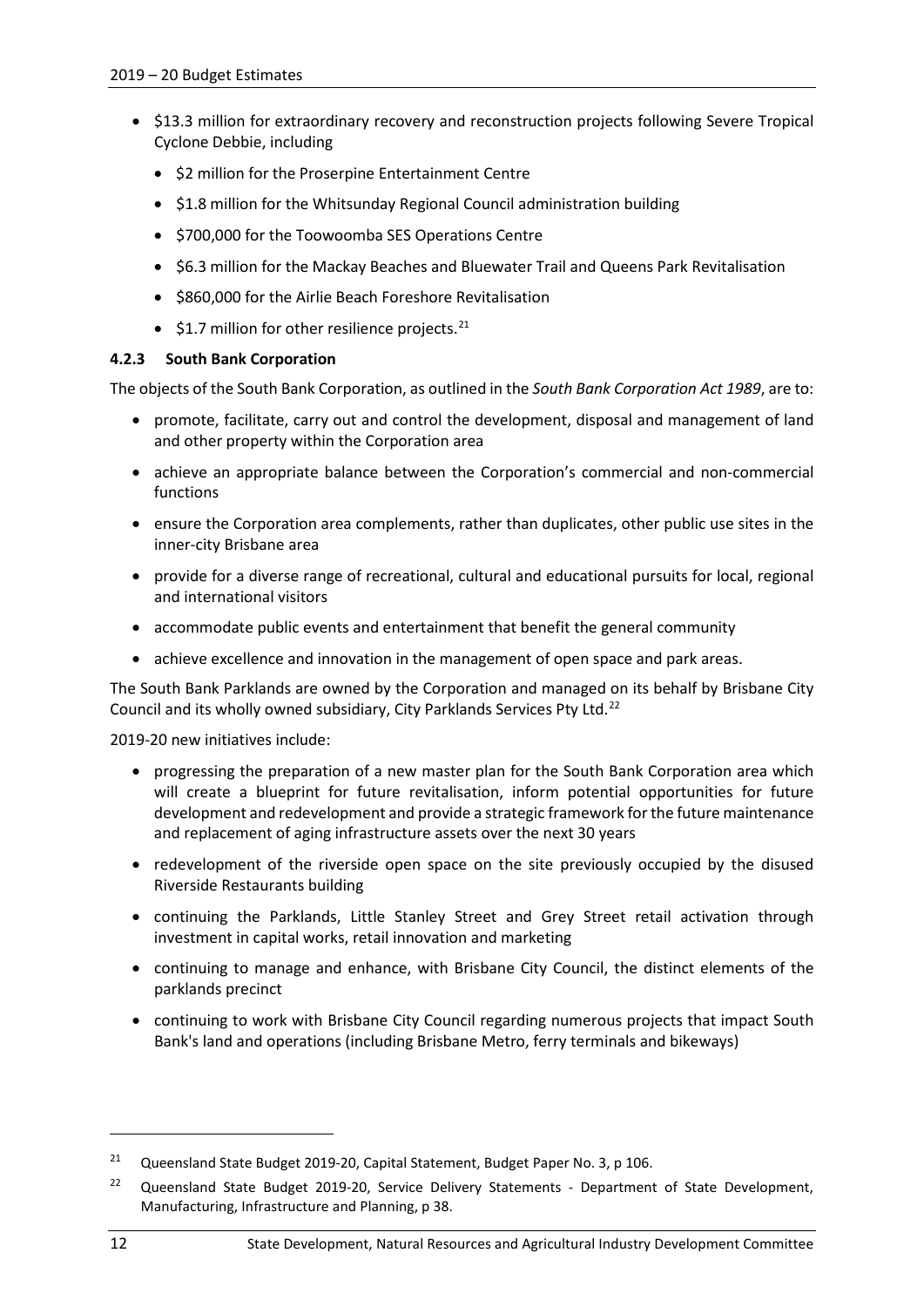• continuing to work with the State Government to assist in facilitating the delivery of the Neville Bonner Bridge as part of the Queen's Wharf Brisbane development and the new performing arts venue on the Playhouse Green at the Queensland Performing Arts Centre.<sup>[23](#page-16-2)</sup>

In 2019-20, South Bank Corporation has budgeted capital works expenditure totalling \$29.7 million to enhance the South Bank Parklands, the Corporation's commercial assets and the Brisbane Convention and Exhibition Centre. Included in this amount is \$10.5 million as part of the Riverside Open Space, which will create a new green heart for South Bank where the Riverside Restaurants previously stood.<sup>[24](#page-16-3)</sup>

# <span id="page-16-0"></span>**4.2.4 Economic Development Queensland**

Economic Development Queensland (EDQ) is the Queensland Government's specialist land use planning and property development agency. Working with State agencies, local governments, the development industry and communities, EDQ identifies, plans, facilitates and delivers Priority Development Areas and development projects.

Projects include large complex urban sites that facilitate renewal, regional projects that provide community and economic benefit, industrial activities that generate ongoing employment opportunities and infrastructure projects that drive further development. EDQ's key objectives include:

- renewing and repurposing surplus and underutilised State property to create jobs, drive economic growth and deliver community outcomes
- fast tracking planning, development and delivery of property and infrastructure projects
- engaging with communities, councils and industry on projects to ensure they meet local needs and aspirations
- demonstrating innovation in planning, building and infrastructure projects.<sup>[25](#page-16-4)</sup>

In 2019-20, EDQ has capital purchases of \$64.3 million. Program highlights (Property, Plant and Equipment) include:

- \$17.3 million for the urban renewal development at Northshore Hamilton
- \$16.3 million to develop the Oxley Priority Development Area
- \$15 million to develop Carseldine Urban Village and construct a pedestrian bridge
- \$5 million for the proposed Cairns Regional Industrial Estate development
- \$2.4 million for the industrial expansion at the Gladstone State Development Area
- \$2.4 million for the Gold Coast Health and Knowledge Precinct.<sup>[26](#page-16-5)</sup>

# <span id="page-16-1"></span>**4.3 Key issues raised at the public hearing**

1

Issues raised by the committee and participating Members in relation to the portfolio areas of responsibility of the Minister for State Development, Manufacturing, Infrastructure and Planning included:

• development of energy industries in Queensland, including hydrogen and nuclear power

<span id="page-16-2"></span><sup>&</sup>lt;sup>23</sup> Queensland State Budget 2019-20, Service Delivery Statements - Department of State Development, Manufacturing, Infrastructure and Planning, p 38.

<span id="page-16-3"></span><sup>&</sup>lt;sup>24</sup> Queensland State Budget 2019-20, Capital Statement, Budget Paper No. 3, pp 105-106.

<span id="page-16-4"></span><sup>&</sup>lt;sup>25</sup> Queensland State Budget 2019-20, Service Delivery Statements - Department of State Development, Manufacturing, Infrastructure and Planning, p 44.

<span id="page-16-5"></span><sup>&</sup>lt;sup>26</sup> Queensland State Budget 2019-20, Capital Statement, Budget Paper No. 3, p 105.

State Development, Natural Resources and Agricultural Industry Development Committee 13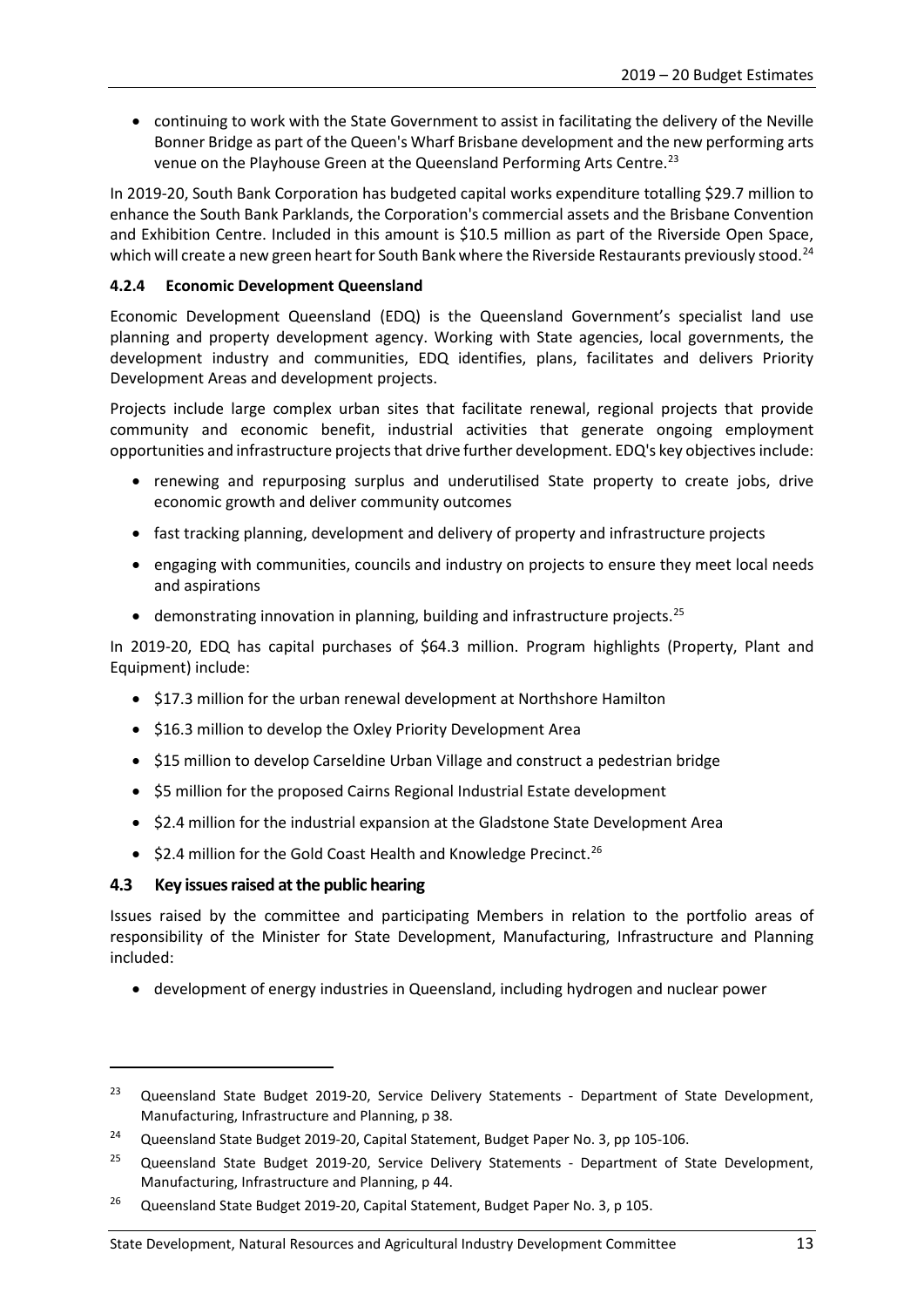- implementation of Cross River Rail project, including location of stations and naming of Priority Development Areas
- Bundaberg State Development Area scheme
- capital investment acquisitions in various State Development Areas in Queensland
- establishment of a robotics manufacturing hub
- approval and commencement of Six Mile Creek Dam Safety Upgrade project
- administration of the *Strong and Sustainable Resource Communities Act 2017*
- administration of the Craft Brewing Strategy
- creation of biorefinery in regional sugar mills
- attraction of Qantas flight training centre to Queensland
- business case assessment for Cairns Convention Centre, Nullinga Dam, Mareeba-Dimbulah water supply scheme and Brisbane Live entertainment area
- delivery and implementation of regional plans across Queensland
- update of the State Infrastructure Plan Part B
- implementation of infrastructure projects under the Building Our Regions program
- administration of Priority Development Areas including Oxley and Mackay
- administration of South Bank Corporation
- approval process of Carmichael Mine rail line.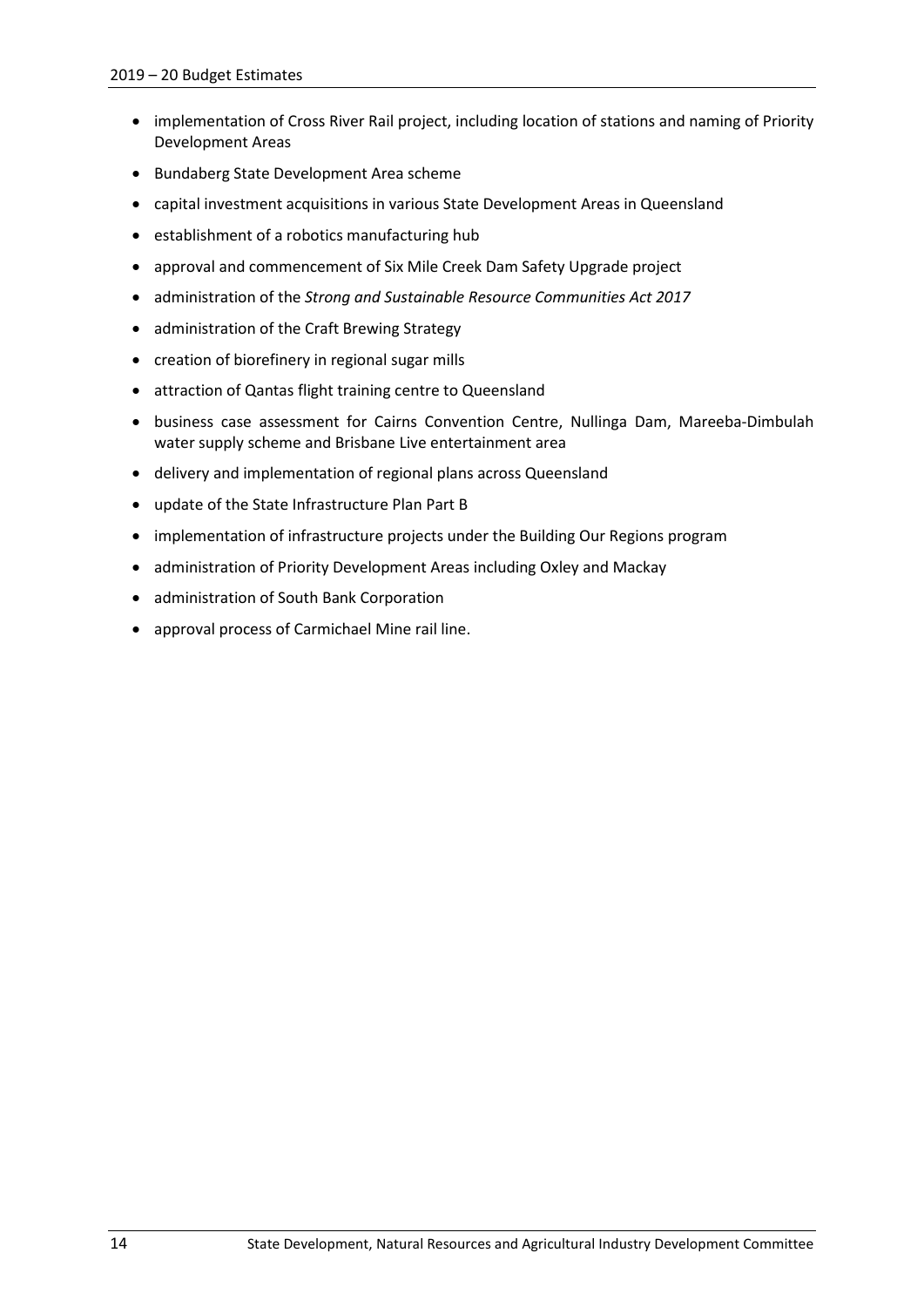# <span id="page-18-0"></span>**5 Minister for Agricultural Industry Development and Fisheries**

# <span id="page-18-1"></span>**5.1 Department of Agriculture and Fisheries**

The Honourable Mark Furner MP, Minister for Agricultural Industry Development and Fisheries, is the Minister responsible for the Department of Agriculture and Fisheries(DAF). The department has three service areas as follows:

- Agriculture
- Biosecurity Queensland
- Fisheries and Forestry.<sup>[27](#page-18-3)</sup>

The following table taken from the Appropriation Bill 2019 compares the appropriations for the department for 2018-19 and 2019-20.

| <b>Appropriations</b> | 2018-19<br>\$'000 | 2019-20<br>\$'000 |
|-----------------------|-------------------|-------------------|
| Controlled Items      |                   |                   |
| departmental services | 313,808           | 329,014           |
| equity adjustment     | (2,503)           | (12,029)          |
| Administered Items    | 42,474            | 238,196           |
| Vote                  | 353,779           | 555,181           |

*Source*: Appropriation Bill 2019, Schedule 2, p 7.

## <span id="page-18-2"></span>**5.1.1 Budget highlights – Agriculture**

2019-20 Agriculture will:

**.** 

- develop a strategy for agri-business and food industry development to encourage employment growth and private sector investment
- commence negotiations with industry on actions required to create a 10-year roadmap to achieve zero net emissions in the agriculture sector by 2050. To support this, DAF will drive the adoption of a range of technologies to promote cleaner production systems for intensive agriculture that reduce carbon emissions and nutrient sediment discharges
- continue implementation of the Queensland Agriculture and Food Research Development and Extension 10-Year Roadmap and Action Plan
- continue to build strong partnerships to grow the effectiveness of the Drought and Climate Adaptation Program
- support the rebuilding of rural communities and industries by providing assistance to north and western Queensland recovery operations and continuing the existing Drought Relief Assistance Scheme (up to \$50 million over the next four years, held centrally) as part of the multi-agency Drought Assistance Package and Queensland Drought Reform

<span id="page-18-3"></span><sup>&</sup>lt;sup>27</sup> Queensland State Budget 2019-20, Service Delivery Statements - Department of Agriculture and Fisheries, p 1.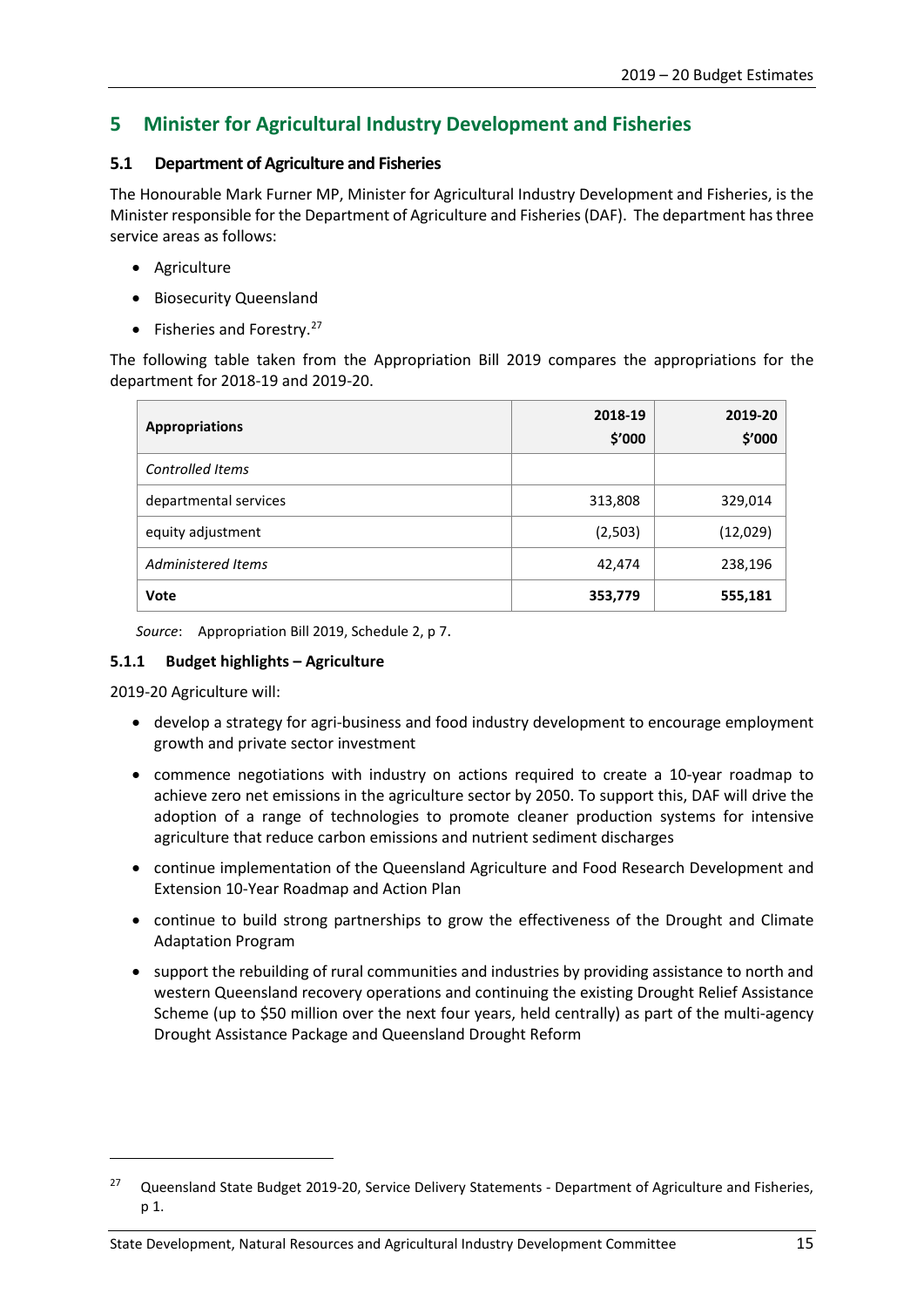• reshape vocational education and training in the State's central west by implementing a modern, cost-effective training module.<sup>[28](#page-19-1)</sup>

#### **Budget highlights – Biosecurity**

In 2019-20, Biosecurity Queensland will work closely with national and local governments, industry bodies, producers and the community to maintain a strong biosecurity system. Biosecurity Queensland's main areas of focus are:

- animal pests and diseases
- plant pests and diseases
- invasive plants and animals, such as weeds and pest animals
- biosecurity diagnostics and other laboratory services
- animal welfare and ethics, including exhibited animals
- agricultural and veterinary chemical use and contaminant risk
- biosecurity incident responses, such as exotic tramp ants and Panama disease tropical race 4 in bananas
- eradication of the red imported fire ant infestation in South\_East Queensland.<sup>[29](#page-19-2)</sup>

#### **Budget highlights - Fisheries and Forestry**

In 2019-20 DAF, will ensure sustainable and productive fisheries and the responsible allocation and use of State-owned forests and related resources.

Fisheries and Forestry will do this by:

- implementing the Queensland Sustainable Fisheries Strategy 2017-2027
- providing education and enforcing fishing regulations to ensure sustainability of fisheries resources for commercial, recreational and traditional fishers
- conducting technical assessments and providing advice on development applications that impact on fisheries related Matters of State Environmental Significance, including aquaculture, marine plants and fish passage
- responsibly managing the allocation and use of State-owned forests and related resources
- supporting the growth and development of the Queensland forest and timber industry
- overseeing the Plantation Licence issued to HQPlantations Pty Ltd and related agreements.<sup>[30](#page-19-3)</sup>

#### <span id="page-19-0"></span>**5.1.2 Capital purchases and grants**

In 2019-20, capital purchases and grants for DAF are \$19.7 million. The department's capital program is focused on developing and upgrading research facilities to deliver outcomes for agriculture, biosecurity, fisheries and forestry.

Program highlights (Property, Plant and Equipment) include:

 $\overline{a}$ 

<span id="page-19-1"></span><sup>&</sup>lt;sup>28</sup> Queensland State Budget 2019-20, Service Delivery Statements - Department of Agriculture and Fisheries, p 5.

<span id="page-19-2"></span><sup>&</sup>lt;sup>29</sup> Queensland State Budget 2019-20, Service Delivery Statements - Department of Agriculture and Fisheries, p 4.

<span id="page-19-3"></span><sup>&</sup>lt;sup>30</sup> Queensland State Budget 2019-20, Service Delivery Statements - Department of Agriculture and Fisheries, p 10.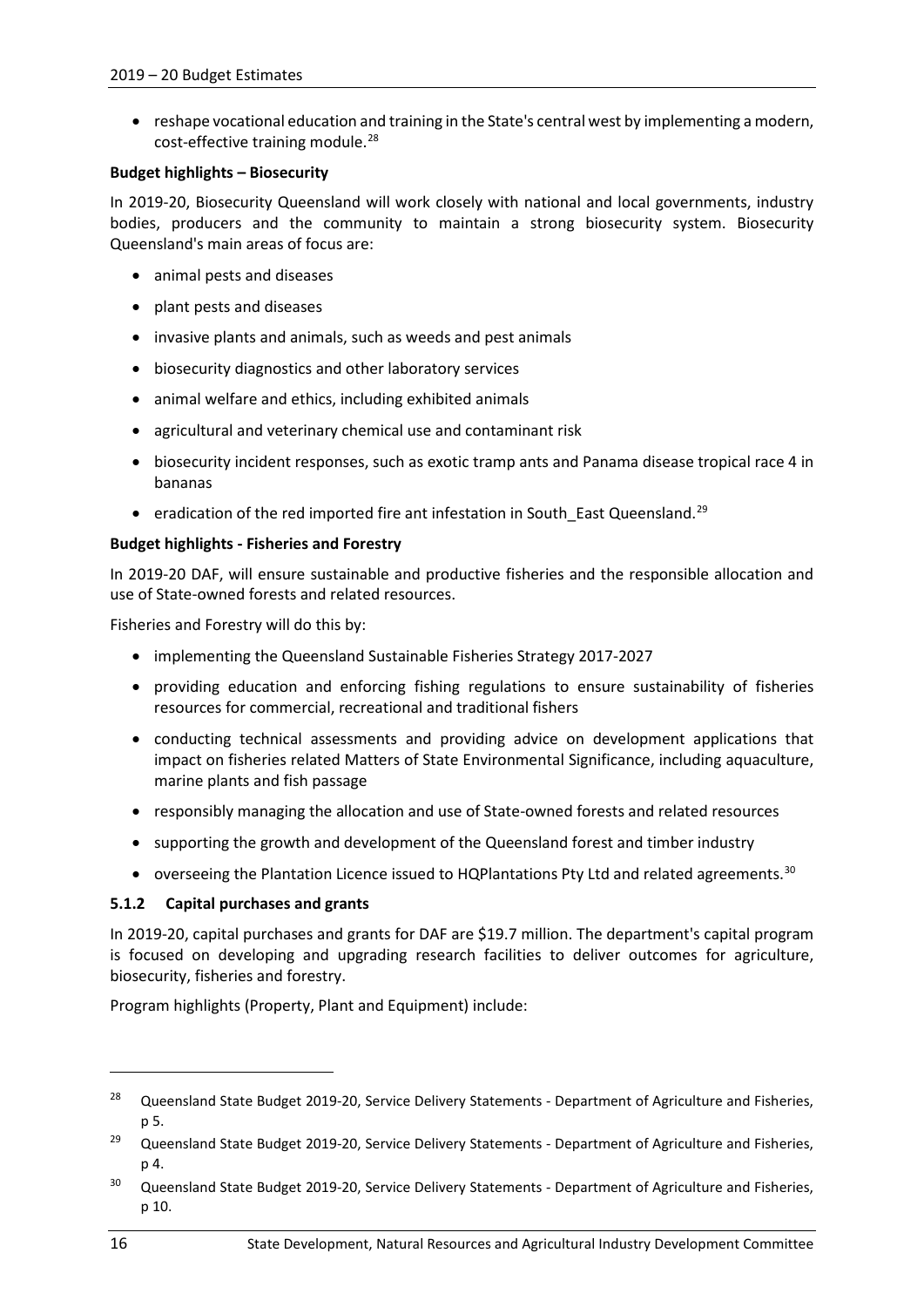- \$6.4 million to continue upgrades of the department's research and operational facilities through the research facilities development, scientific equipment and minor works programs
- \$2 million for new and replacement heavy plant and equipment including trucks, tractors, irrigators, all-terrain vehicles and other machinery
- \$1.7 million to complete Stage 1 of the Toowoomba facilities upgrade project, which will enhance service delivery and improve operational efficiency
- \$1.1 million to continue replacement of vessels and marine equipment for fisheries research and regulatory functions
- \$700,000 to commence refurbishing the Tick Fever Centre at Wacol to meet required Australian Pesticides and Veterinary Medicines Authority standards.<sup>[31](#page-20-2)</sup>

Program highlights (Capital Grants) include:

• \$914,000 for the Royal Society for the Prevention of Cruelty to Animals Queensland as a contribution towards a new adoption facility at Townsville.<sup>[32](#page-20-3)</sup>

#### <span id="page-20-0"></span>**5.2 Statutory Bodies**

The Minister for Agriculture and Fisheries is also responsible for:

- Queensland Agricultural Training Colleges
- Queensland Rural and Industry Development Authority.

#### <span id="page-20-1"></span>**5.2.1 Queensland Agricultural Training Colleges**

Queensland Agricultural Training Colleges (QATC) has been a specialist provider of vocational education and training (VET) to the agricultural sector. Training is provided on campus at Longreach and Emerald and hubs across Queensland that integrate with industry requirements.

Considering the recommendations made by an external review, the Queensland Government made the decision that QATC will cease operations at the end of 2019 and transition to more modern and cost-effective training.<sup>[33](#page-20-4)</sup>

The QATC priorities for the remainder of 2019 are to:

- ensure current students can complete their qualification or studies at the QATC either through the 'teach-out' period in 2019 or through a supported transition to other training providers
- honour existing commitments to employee and business partners to deliver specific programs where arrangements were in place prior to 5 December 2018
- deliver the high school boarding programs Rural Reach (Longreach) and Access Education (Emerald)
- maximise employment opportunities for displaced staff, in consultation with staff and union representatives, which may include retraining, deployment, or redeployment
- provide local support to students and staff

1

• work with all local communities to determine the best future use of existing college facilities.  $34$ 

<span id="page-20-2"></span><sup>&</sup>lt;sup>31</sup> Queensland State Budget 2019-20, Capital Statement, Budget Paper No. 3, p 24.

<span id="page-20-3"></span><sup>&</sup>lt;sup>32</sup> Queensland State Budget 2019-20, Capital Statement, Budget Paper No. 3, p 24.

<span id="page-20-4"></span><sup>&</sup>lt;sup>33</sup> Queensland State Budget 2019-20, Service Delivery Statements - Department of Agriculture and Fisheries, p 27.

<span id="page-20-5"></span><sup>&</sup>lt;sup>34</sup> Queensland State Budget 2019-20, Service Delivery Statements - Department of Agriculture and Fisheries, p 27.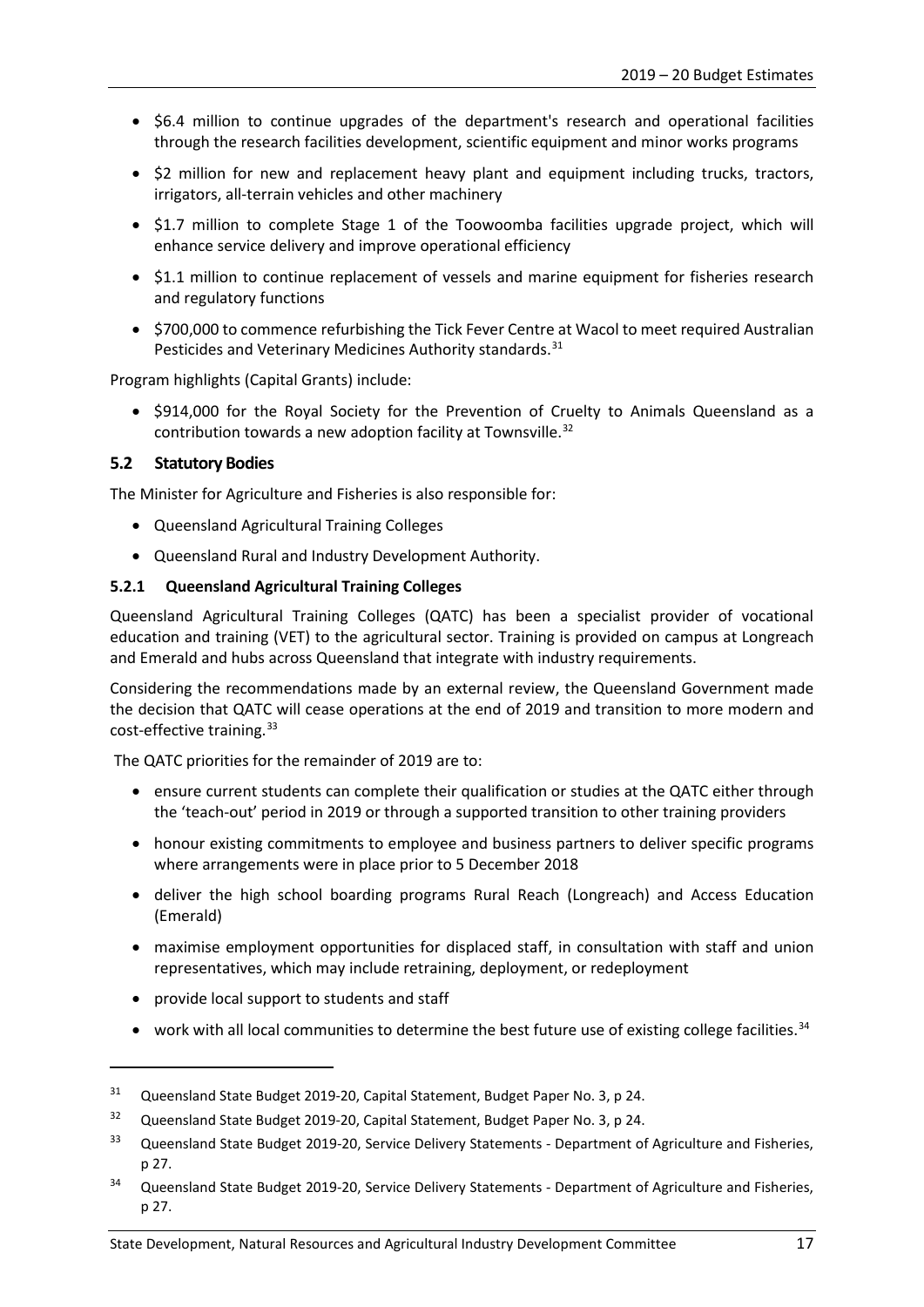## <span id="page-21-0"></span>**5.2.2 Queensland Rural and Industry Development Authority**

The Queensland Rural and Industry Development Authority (QRIDA) is a specialised administrator of government financial assistance programs including loans, grants, rebates and subsidies, and a range of farm debt services. QRIDA's core responsibility is to administer the Queensland Government's Primary Industry Productivity Enhancement Scheme (PIPES) and when required, support the delivery of Disaster Recovery Funding Arrangements (DRFA) assistance for primary producers, small businesses and non-profit organisations (jointly funded by the Queensland and Australian Governments).

In 2019-20, QRIDA will focus on:

- providing a broad, flexible and cost-effective range of administrative services to assist government agencies deliver financial and regulatory programs to the highest standards. Key financial and regulatory programs include:
	- First Start and Sustainability loans under the Queensland Government's PIPES concessional loans and grants under DRFA
	- loan and grant packages under the Interest Free Loans for Solar and Storage Scheme as a component of the Affordable Energy Package
	- Reef Catchment Rebates and managing the panel of industry specialists
	- North Queensland Restocking, Replanting and On-farm Infrastructure Grant Scheme, funded by the Australian Government
- management of the compulsory Farm Business Debt Mediation program to provide a process for the efficient and equitable resolution of farm debt disputes
- expansion of policy and research functions with a focus on farm finance matters
- administration of rural debt surveys in Queensland in accordance with prescribed legislation and national data collection administration of the Farm Debt Restructure Office within the QRIDA and its supporting program, the Farm Business Analysis Assistance.<sup>[35](#page-21-2)</sup>

# <span id="page-21-1"></span>**5.3 Key issues raised at the public hearing**

Issues raised by the committee and participating Members in relation to the portfolio areas of responsibility of the Minister for Agriculture and Fisheries included:

- launch of the #eatqld campaign
- administration of Biosecurity Queensland service area objectives of focusing on invasive plants and weeds, including the threat of prickly acacia
- funding agreement between Commonwealth and Queensland Governments in relation to the eradication of fire ants
- Biosecurity Queensland management of cattle tick
- continuing work with agri-businesses to increase their capacity to respond to production risks
- the Coaldrake Review into the Longreach Pastoral College and the Emerald Agricultural College
- administration of Queensland Agricultural Training Colleges
- administration of the Farm Business Debt Mediation Program
- administration of Category C assistance grants in relation to natural disasters

**.** 

<span id="page-21-2"></span><sup>&</sup>lt;sup>35</sup> Queensland State Budget 2019-20, Service Delivery Statements - Department of Agriculture and Fisheries, p 33.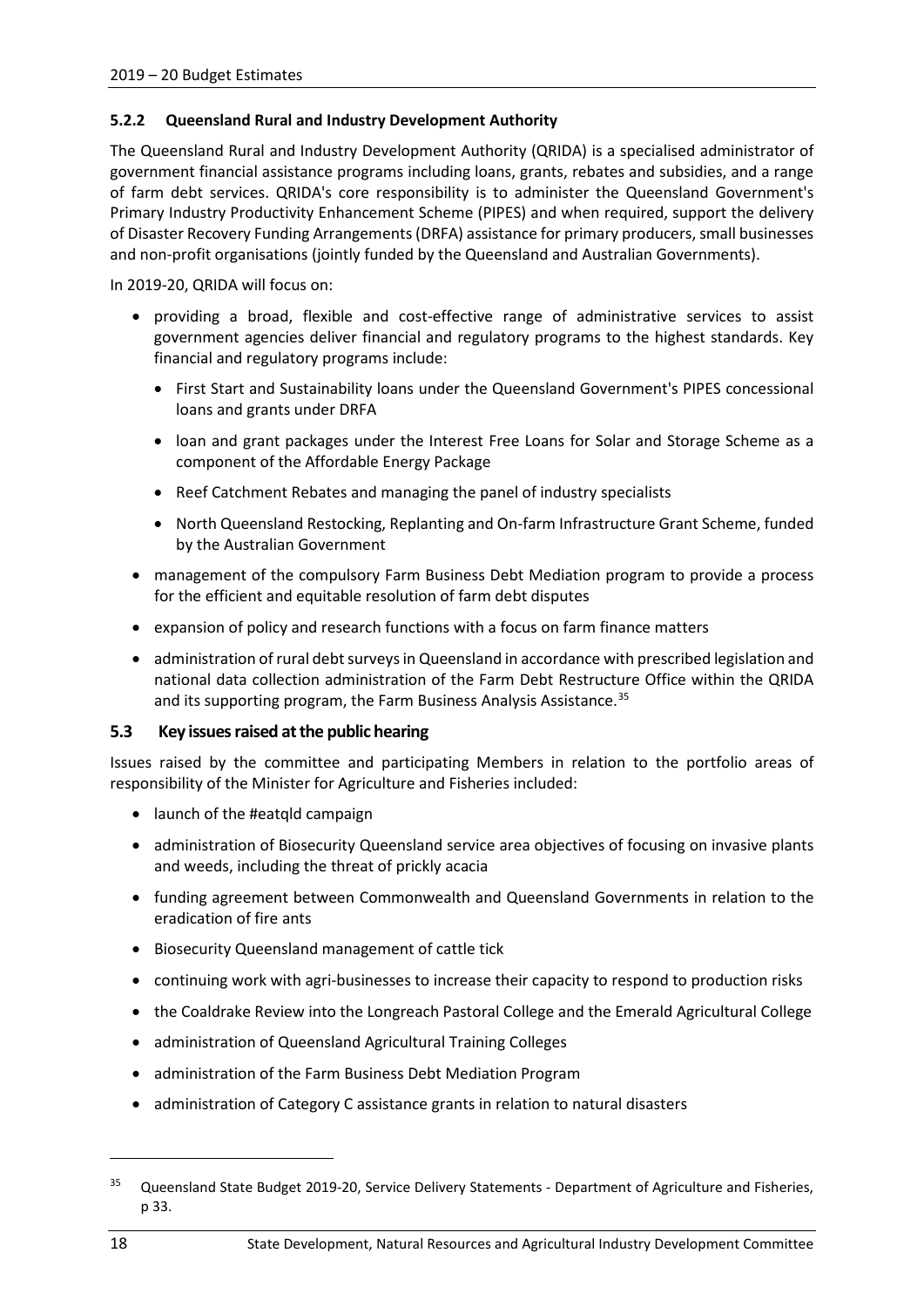- administration of the Shark Control Program
- sustainability of species such as mud crabs
- the role of the Sustainable Fisheries Strategy in driving changes to fisheries management
- initiatives to develop the aquaculture industry in Queensland into the future
- administration of the vessel monitoring system.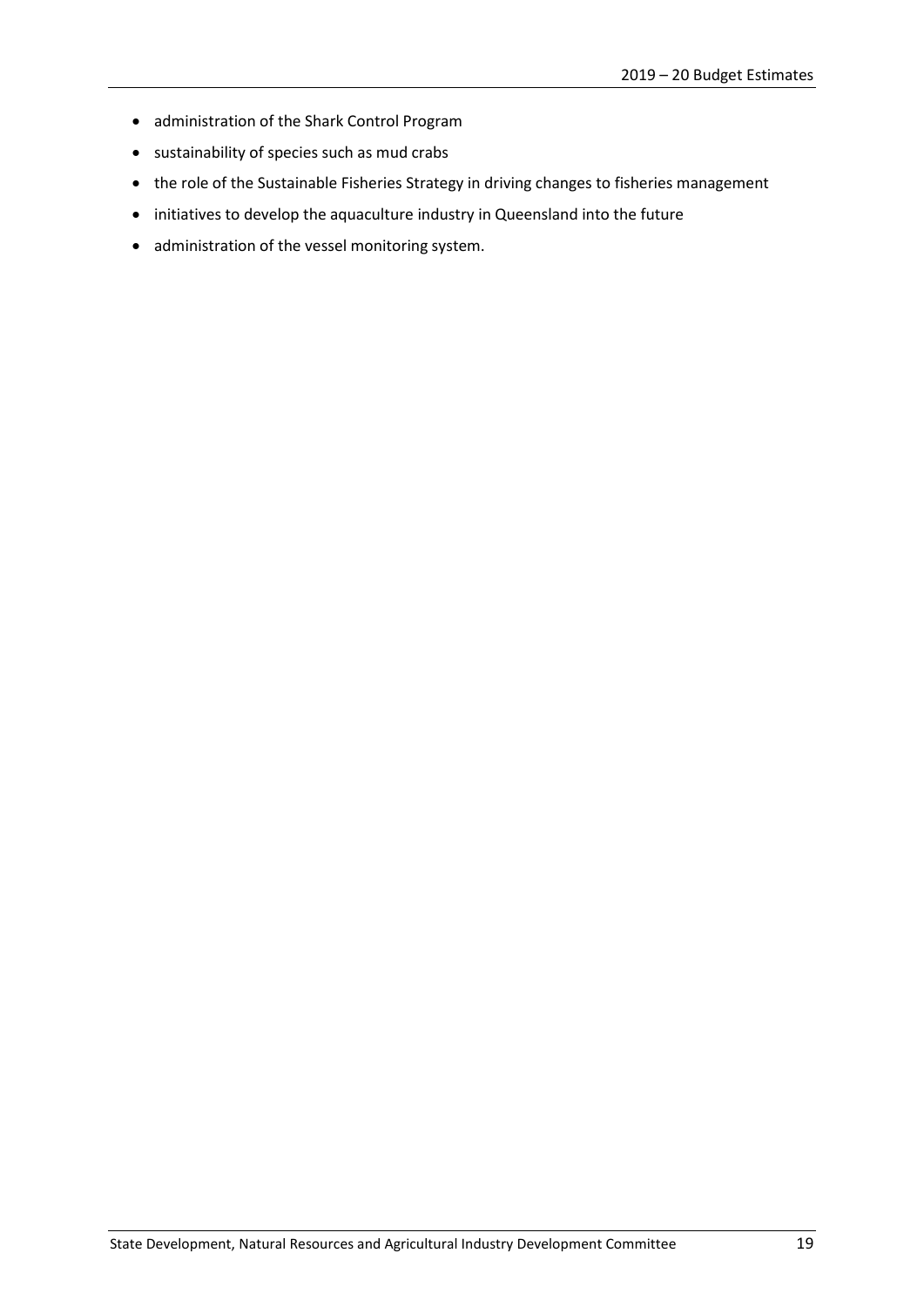# <span id="page-23-0"></span>**Statement of Reservation**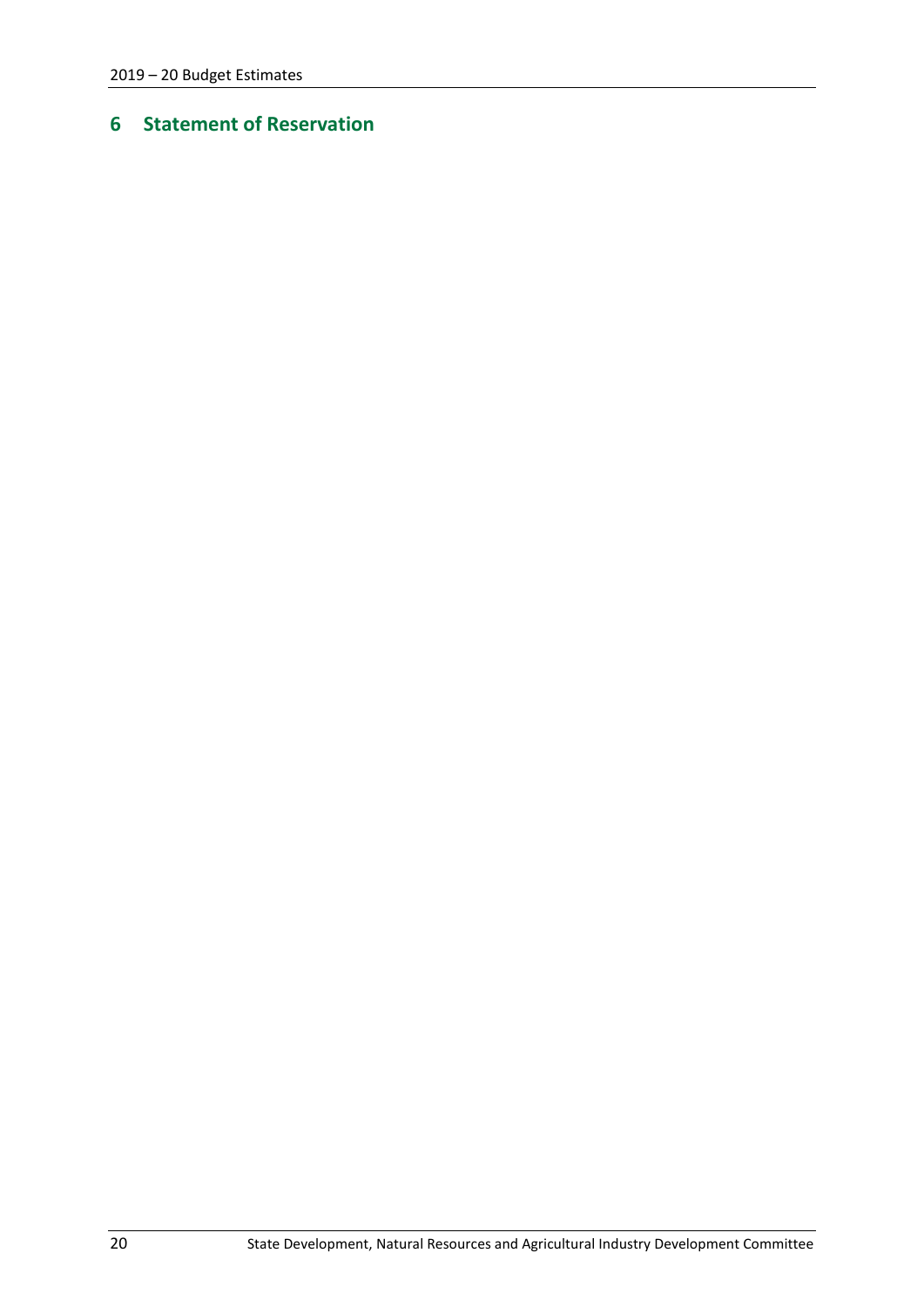# Introduction

The Palaszczuk Labor Government's 2019/20 budget was a bad budget for Queensland.

It was a budget of higher taxes, more debt, less jobs and less infrastructure.

The budget showed that Labor is cutting infrastructure spending at a time when we now have the worst unemployment on mainland Australia.

It was a budget that introduced new taxes ripping another \$1.25 billion from the state's economy, plunged Queensland into more than \$90 billion in debt and revealed almost 26,000 less jobs than forecast.

This \$1.25 billion in new taxes is on top of the taxes Labor has already inflicted on Queensland since being re-elected.

A total of \$3.5 billion in taxes so far and Annastacia Palaszczuk hasn't ruled out more taxes and tax hikes into the future.

The 2019 estimates hearings were dominated by the Palaszczuk Labor Government's ongoing integrity crisis. In the 30<sup>th</sup> year since the Fitzgerald Inquiry report was published, these latest scandals provide significant questions about the government's openness, transparency, accountability and integrity that have engulfed the leadership of this government.

# Energy

The significance of energy as an essential element for our community cannot be overstated. The LNP Members support a policy agenda that will deliver affordable, reliable and sustainable energy to Queenslanders. Unfortunately, only 30 minutes was available to non-government members to ask questions at the Estimates Hearing. Based on what was provided at the Hearing, we are far from convinced that the approach adopted by the Labor Government will provide these outcomes.

The challenges of managing potential conflicts of interests within the Board of Energy Queensland was just one item that continued the Palaszczuk Labor Government's integrity issues. The creation of Queensland's third publicly owned electricity generator CleanCo is a major concern. It involves taking away assets including Wivenhoe pumped storage system and the Swanbank E gas-fired power station from the existing power generators, thereby putting them at greater operational and financial risk.

It was disappointing to learn that although market proposals for the Renewables 400 Reverse Auction had been received almost two years ago, it is only now that the Government has decided to act on the proposals. This sends a poor message to industry operators, many of whom would have already moved on to other opportunities.

While some of the record dividends extracted from the Government-owned generating businesses were used to support measures under the Affordable Energy Plan, it was also directed to the government coffers - raising concerns that the Government is using high electricity charges as a secret tax. It was further noted that the Government has extended the obsolete tariffs phase-out date of 1 July 2020 by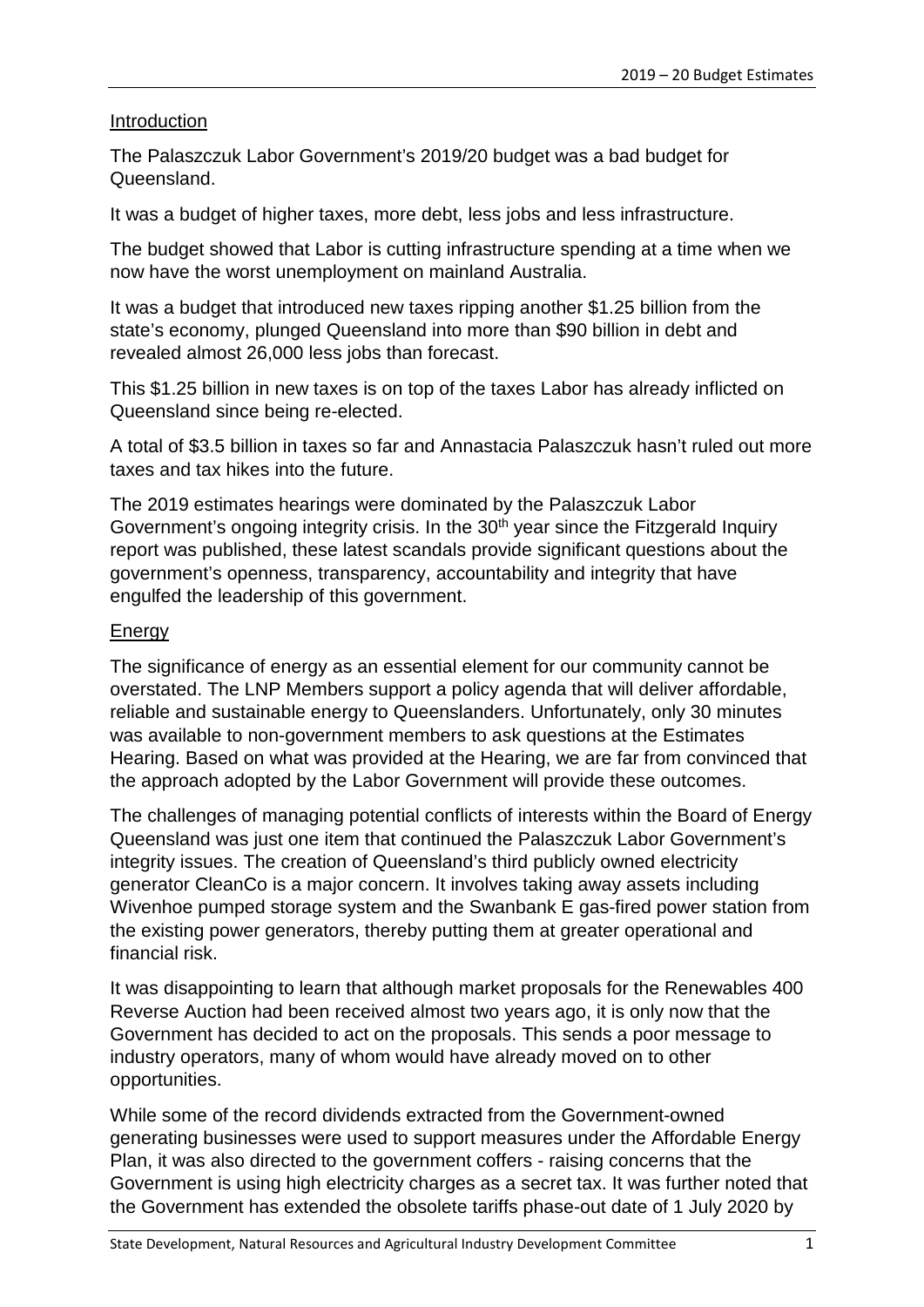12 months. This delay simply pushes the issue past the 2020 election in order to avoid scrutiny during the election, as Labor does not have a plan to provide our farmers with electricity at a price that makes it affordable for them to water their crops.

The LNP members were also concerned about the process surrounding the introduction of new legislation that would impact the costs of solar farms. These new laws had been challenged by the LNP and had been rejected by the Courts. Rather than address the potential to impact on the renewable industry, it was disappointing that the Minister merely deflected questions around this issue to the Minister for Industrial Relations.

# Natural Resources and Mines

The LNP members of the committee wish to raise serious concerns regarding the budget for the department for Natural Resources, Mines and Energy. These centre around the adequacy of funding for key departmental functions as well as issues around stalling and delaying of key projects.

Of major concern is the Minister's inability to answer questions in relation to which water providers in the state were not meeting their targets and were, in fact, noncompliant.

Clearly, as per the budget papers, there were at least 10 providers who were noncompliant, however the Minister refused to name these providers both at the Estimates Hearing and is his subsequent response to the question which was taken on notice. Queenslanders deserve to know if their local area is failing to meet water standards – this cover up by the Labor government is nothing short of a disgrace.

During a Queensland Competition Authority (QCA) review into irrigation pricing, it was frustrating to have SunWater attempt to justify cost blowouts. With many stakeholders predicting the QCA review will result in 'cost-reflective' pricing, it would appear that the final costs of these blowouts will be borne by irrigator customers. The LNP agrees with peak industry groups, such as the Queensland Farmers' Federation, in standing against these costs being passed on while budgets are being over-spent with little result.

The Minister's refusal to rule out passing on 'cost-reflective' prices to irrigators during the hearing, will cause great angst and uncertainty to farmers throughout the state.

Our concerns regarding Queensland's water supplies also include the increasing cost of dam safety and the impact it is having on the maintenance of existing dams and the implications for new water infrastructure projects.

The scope of remaining works required at Burdekin Falls, Fairbairn and Paradise dams, the three newest in the state, is concerning. As is the potential for the lowering of Paradise dam's spillway by 17 metres because of the costs involved in repairing the existing wall. We also not that the Minister failed to rule out reducing the capacity of this important dam.

Despite repeated requests, the current Labor Government will not reveal the reason for its anti-dam agenda, its go-slow on dam projects and its failure to fund and approve critical dam infrastructure in the State. Rather than provide answers, we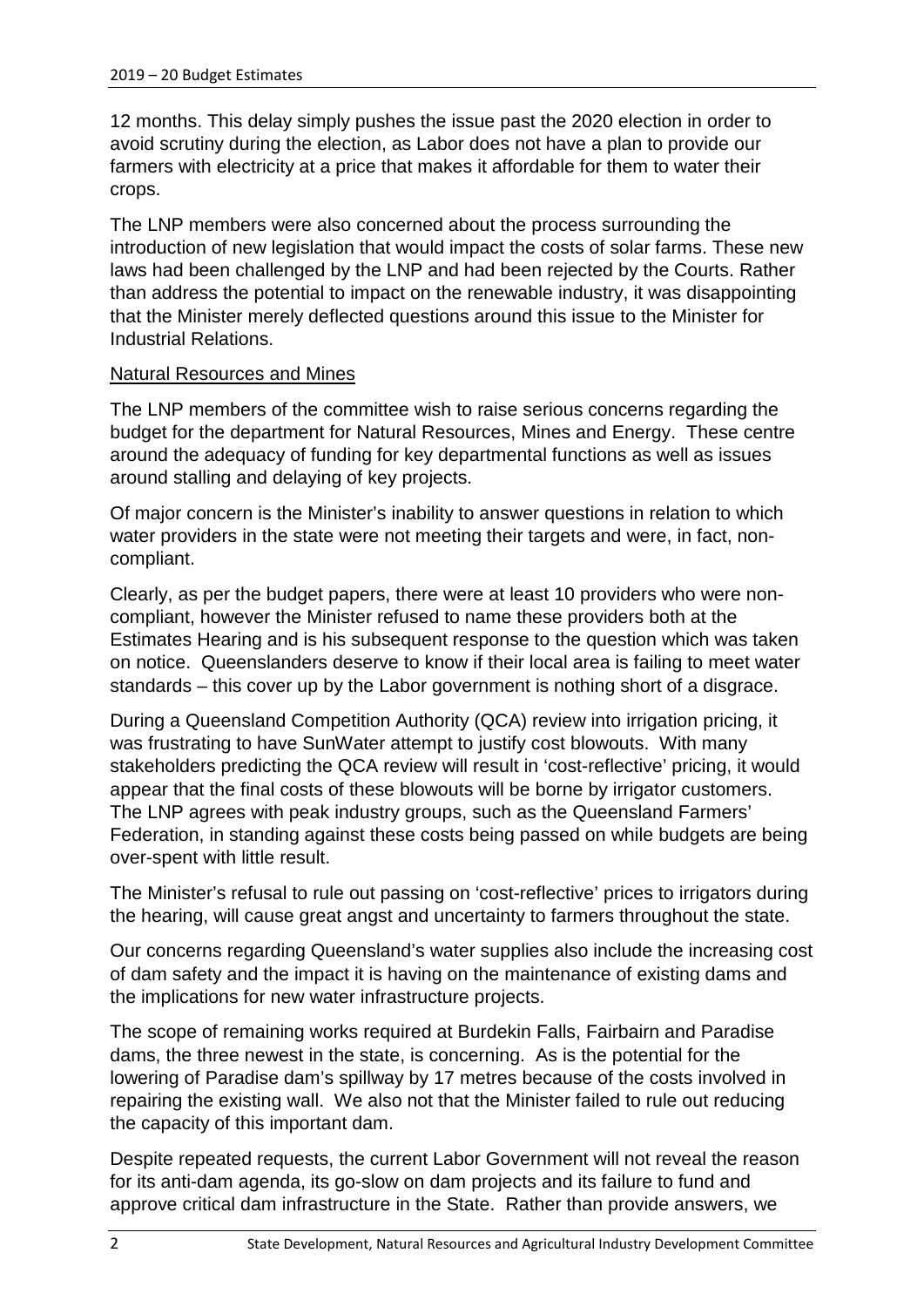were only provided with excuses for the lack of funding for promising projects like Emu Swamp Dam, Nullinga, raising Burdekin Falls Dam to its originally intended capacity and finally starting Rookwood Dam.

It is interesting to note the Minister's change of heart regarding the Emu Swamp Dam since the estimates hearing. The government has now committed to this vital project despite no mention of it in the budget papers or during the estimates hearing.

With respect to the Rookwood Dam project, the government finally provided a response regarding the expected completion of the dam. In a pre-estimates question on notice Minister Lynham stated that the project was scheduled for a 2021-22 completion. However, when questioned on a finishing date, SunWater CEO Nicole Hollows stated it would be 2024, a full two years after the Minister indicated.

This fact alone proves that the current Labor Government is ideologically opposed to building and maintaining our state's critical water infrastructure.

The LNP has serious concerns about the management of safety in Queensland's mines by the Labor Government, especially considering the six deaths in Queensland mines and quarries in the last 12 months.

The LNP members of the Committee were denied an answer as to why the Palaszczuk Labor Government has slashed the number of mine inspections in Queensland from 1781 in 2015-16 to just 1241 in 2018-2019.

Given the Minister's previous media statements around the justification for lowering these inspections in favour of 'deep-dive audits', it was telling to hear Executive Director of Resource Safety and Health, Mr Stone, state that in relation to quarries: 'We did fewer of those deeper dive audits and inspections that take multiple days and instead prioritised many more shorter inspections…' – completely contradicting the Minister's claim that audits were a superior form of compliance check.

The reduction in inspections raises concerns that the department does not have the appropriate resources to conduct both the audits and inspections as required to meet demand arising from the multiple fatalities. Both the Director-General and Minister failed to properly clarify whether or not the resourcing was sufficient.

Unsurprisingly, in the hearing, the LNP was able to confirm that once again the Gas Action plan promised in 2015 was still missing in action. Minister Lynham was yet again unable to commit to delivering the plan despite millions of taxpayers' dollars being spent and the report being almost four years late.

The LNP members of the Committee make no apology for seeking the answers that Queenslanders deserve when it comes to these important projects, industries and infrastructure. The Minister's refusal to provide these answers is a stunning indictment on the current government.

# State Development, Infrastructure, Manufacturing and Planning

Regrettably, from the outset of the hearing the Minister attempted to use dubious procedural tactics to shut down questions relating to the integrity crisis engulfing the Deputy Premier. After just two questions to the Acting Director General, the Minister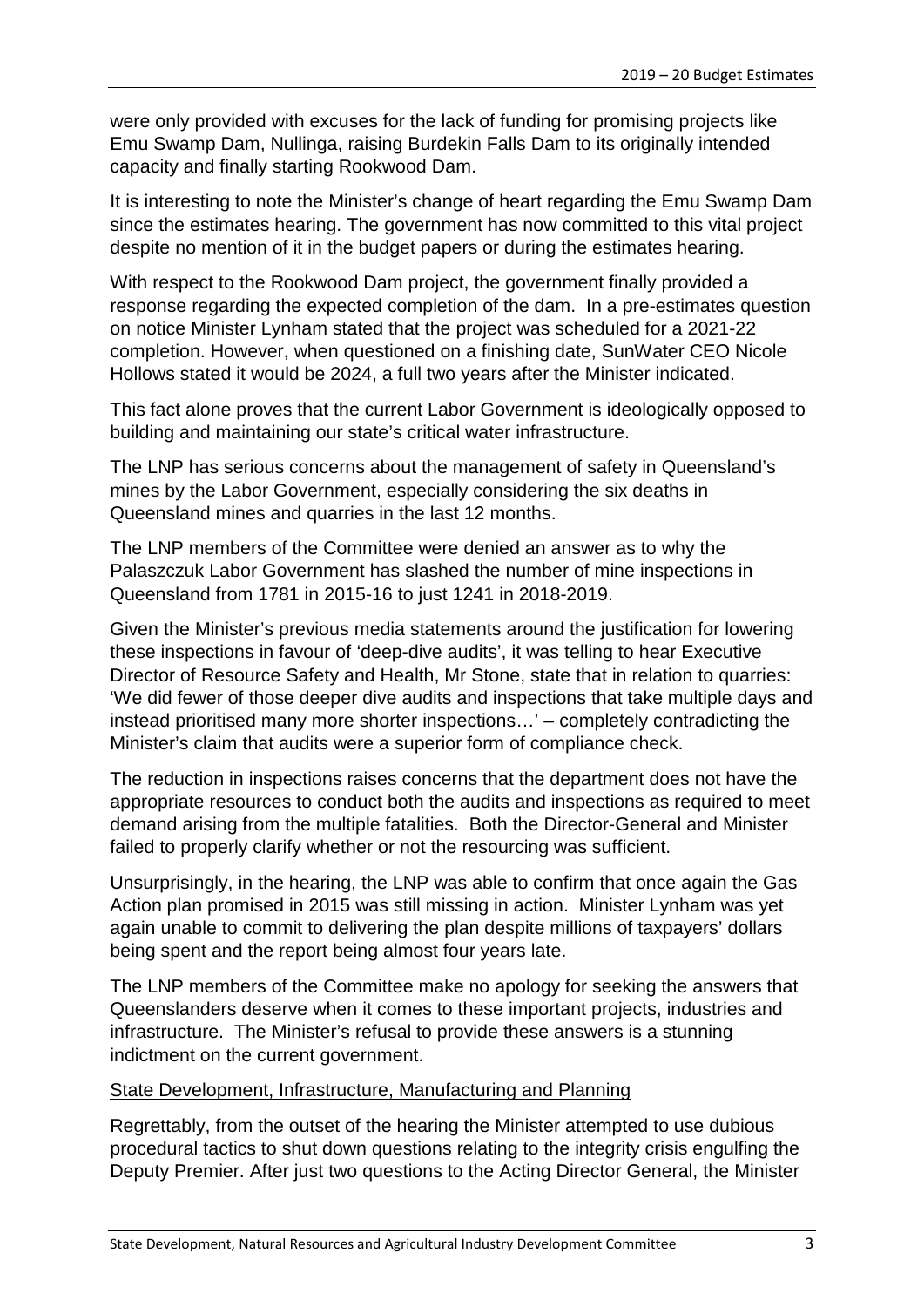intervened to block any further questions being asked relating to the significant work the department had been involved in with Cross River Rail preparation works.

The Palaszczuk Labor Government's propensity for media announcements with no follow-up was further revealed during questions relating to the Bundaberg and Cairns South State Development Areas (SDA). It was confirmed that no projects had been commenced within the Bundaberg SDA even though a proposed solar farm was floated in the proceeding year's hearing and the site was declared in February 2017. Unfortunately, the same situation was confirmed for the Cairns South SDA when it was revealed that the development scheme hadn't even been completed two years after the project was first announced.

After questioning from the Committee, it was revealed that the department which has responsibility for overseeing the development of Queensland's craft brewing industry didn't raise any issues with the introduction of the Palaszczuk Labor Government's new beer tax. Instead of backing Queensland craft brewers, the estimates hearing has revealed the Manufacturing Minister was aware and did not disclose the recently introduced ten-fold increase in the government's beer tax.

The CEO of Building Queensland confirmed that the government had been withholding several key businesses cases which had been completed from publication. Touted infrastructure projects such as the Cairns Convention Centre, Brisbane Live and Nullinga Dam were all confirmed by the CEO of Building Queensland to have been completed and handed to the Palaszczuk Labor Government yet no instruction had been provided for them to be published publicly.

The Palaszczuk Labor Government's betrayal of regional communities was further revealed when the Acting Director General confirmed a regional plan outside of South East Queensland hadn't been completed or reviewed since the Palaszczuk Labor Government was elected in 2015. Labor's anti-regions and anti-jobs agenda continues to hold regional communities back. Even though it has been three years since Labor promised to deliver a North Queensland regional plan for Townsville, the government still has no definitive date for when it will be finalised. Adding insult to injury for Townsville residents, it was revealed that even though the Member for Mundingburra blamed the local planning scheme for the proposed five-storey youth foyer development she had not raised any issues with the Acting Director General of the department.

# Agricultural Industry Development and Fisheries and Forestry

It is very clear that the budget handed down for agriculture, fisheries and forestry in Queensland is lacking in almost all capacities. The estimates process confirmed what industry has been saying about the lack of leadership from the Minister for Agriculture, Mark Furner.

The majority of the hearing was filibustered by Minister Furner and his departmental staff opting to provide long and irrelevant monologues rather than factual and relevant answers to questions posed by opposition members.

Minister Furner provided a strange recollection of events around why he has failed to date to stump up the promised \$5 million he announced in March to fight prickly acacia. Instead of admitting that he either never had the money or had it reallocated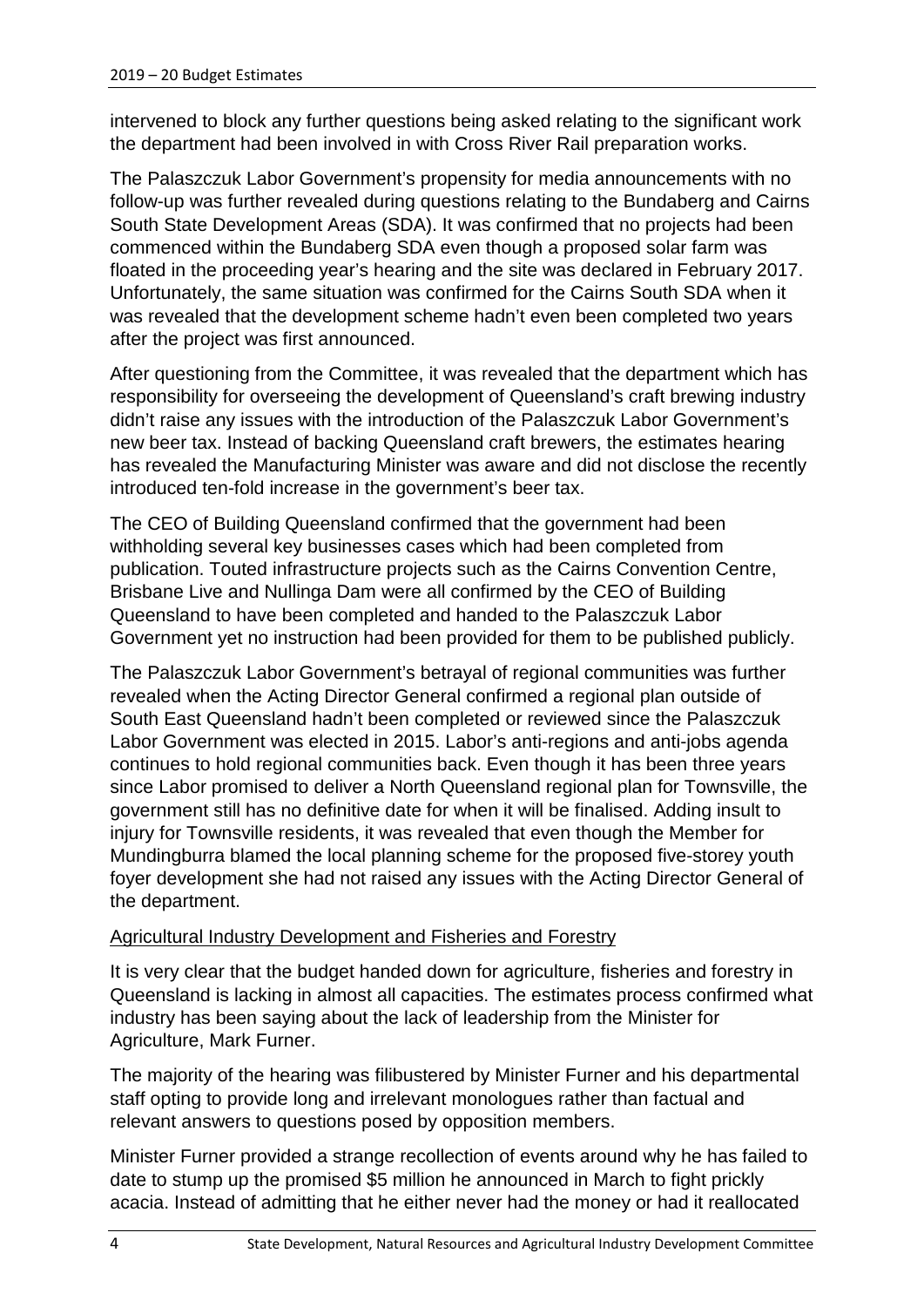after a federal coalition victory, Minister Furner instead claimed that the promised cofunded \$5 million from the federal government was a bad deal and was 'an offer from Canberra that is not good for everyone'.

Equally frustrating was the non-answers received to questions in relation to the success and progress of the 10-year fire ant eradication plan. The fact that targets for eradication continue to be missed and funding out the 10-year plan is being moved forward to try and urgently bring the project back from the brink were not properly admitted to.

It was very concerning to uncover that Minister Furner was not aware of and would not refer to the integrity commissioner's concerns aired around Professor Peter Coaldrake's donation of \$1760 to the Labor Party in June 2018 – just two weeks before the release of his report recommending the closure of the Emerald and Longreach colleges.

Add to this the lack of certainty provided to those communities currently dealing with the forced closures of the Ag Colleges by Labor and it paints a dire situation.

Oddly Minister Furner also failed to even acknowledge the fact the Rural Jobs and Skills Alliance, an advisory committee he funds, had provided him with an Ag education and jobs plan. Instead of answering questioning on the progress of implementing the report – he decided to describe what the Rural Jobs and Skills alliance was.

The LNP have grave concerns about the management of Queensland's biosecurity under this Labor Government. Revelations that the key industry advisory group, the Biosecurity Queensland Ministerial Advisory Committee (BQMAC), had not met since January 2018 – a period of more than 19 months. Worse still the Minister admitted the reason for this committee not meeting whilst the Biosecurity Act and regulations undergo a review is due to their inability to meet gender quotas.

Perhaps the most extreme aberration of Labor's agenda against the state's primary producers comes in Minister's Furner's attack on Queensland's commercial fishing sector.

The fact that Minister Furner was contradicted by his own department on his public comments in the media around the justification for Mud Crab quota restrictions demonstrated this.

Minister Furner described the Mud Crab populations as being in 'dire straits' however this was confirmed false. The question around what justification, given that it was not scientific, was being used for these and other quota reforms was asked but was unable to be answered by Minister Furner or his department.

The disregard for commercial fishers continues with the Minister refusing to apologise for the botched rollout of the Vessel Monitoring System (VMS) through the government certified provider of the YB3i Option Audio.

Despite a complaint by commercial fishers to the Queensland Ombudsman that confirmed there was no Regulatory Impact Statement completed or modelling completed on this impact of the VMS systems, the Minister was unflinching that there were no major issues with the rollout.